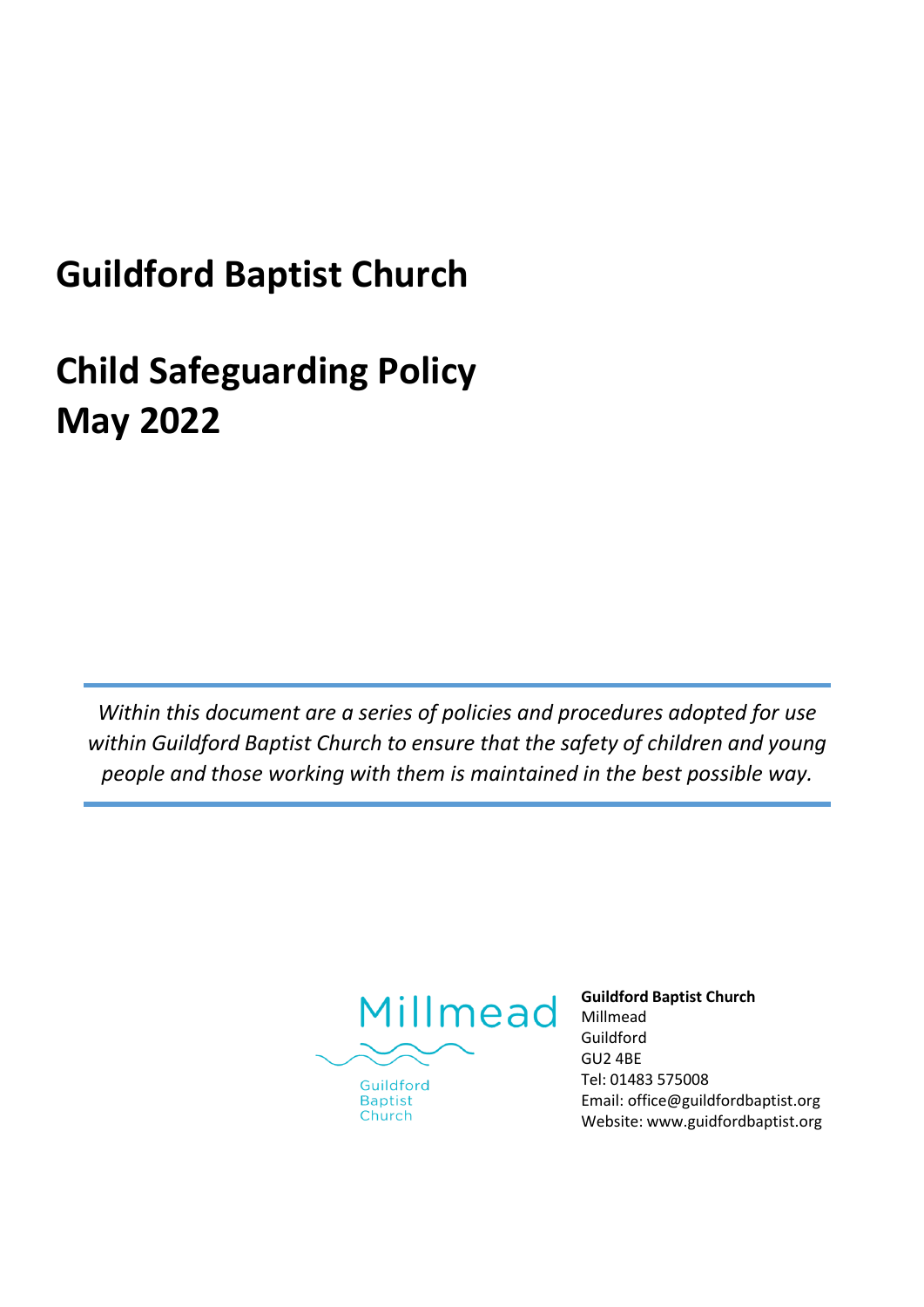# **1. Safeguarding Children and Young People at Guildford Baptist Church.**

- 1.1 Guildford Baptist Church is committed to bringing the love, knowledge, and power of Jesus Christ to the people of Guildford. The church recognises its responsibility to children and young people and in doing so, is actively involved in reaching them through the work of its children's and youth ministries. Providing a safe place:
	- 1. To welcome children and young people into the life of our community.
	- 2. To support the parents or carers who have the primary responsibility for a child or young person's spiritual well-being.
	- 3. To provide a firm and secure environment for children and young people.
	- 4. To provide an environment for babies and toddlers when the church meets, and during other organised activities and events.
	- 5. To provide a programme of activities for children and young people.
	- 6. To develop the work among children and young people not only on Sundays but also through mid – week activities such as small discipleship groups, youth clubs and other crosschurch activities.
- 1.2 The church recognises its responsibilities for the safeguarding of all children and young people under the age of 18 (regardless of gender, ethnicity or ability) as set out in *The Children Act* 1989 and 2004, *Safe from Harm* (HM Government 1994) and *Working Together to Safeguard Children* (HM Government 2015).
- 1.3 As members of this church, we commit ourselves to the nurturing, protection and safeguarding ofall children and young people associated with the church and will pray for them regularly.
- 1.4 In pursuit of this we commit ourselves to the following policies and to the development of procedures to ensure their implementation.

# **2. Safe recruitment, support and supervision of workers**

2.1 The church will exercise proper care in the selection and appointment of those working with children and young people, whether paid or voluntary. All workers will be provided with regular and appropriate training, support, and supervision to promote the safeguarding of children.

# **3. Safe behaviour: a code of behaviour for workers**

3.1 The church will look to developing a code of behaviour for all who are appointed to work with children andyoung people so that all children and young people are shown the respect that is due to them.

# **4. Prevention and reporting of abuse and responding to concern**

4.1 It is the duty of each church member and each member of the wider church family to help to prevent the physical, sexual and emotional abuse and neglect of children and young people and the duty of all to respond to concerns about the well-being of children and young people and to report any child abuse disclosed, discovered or suspected. It is understood that this is the prime responsibility of leaders and the safeguarding team. The church will fully co-operate with any statutory investigation into any suspected abuse linked with the church.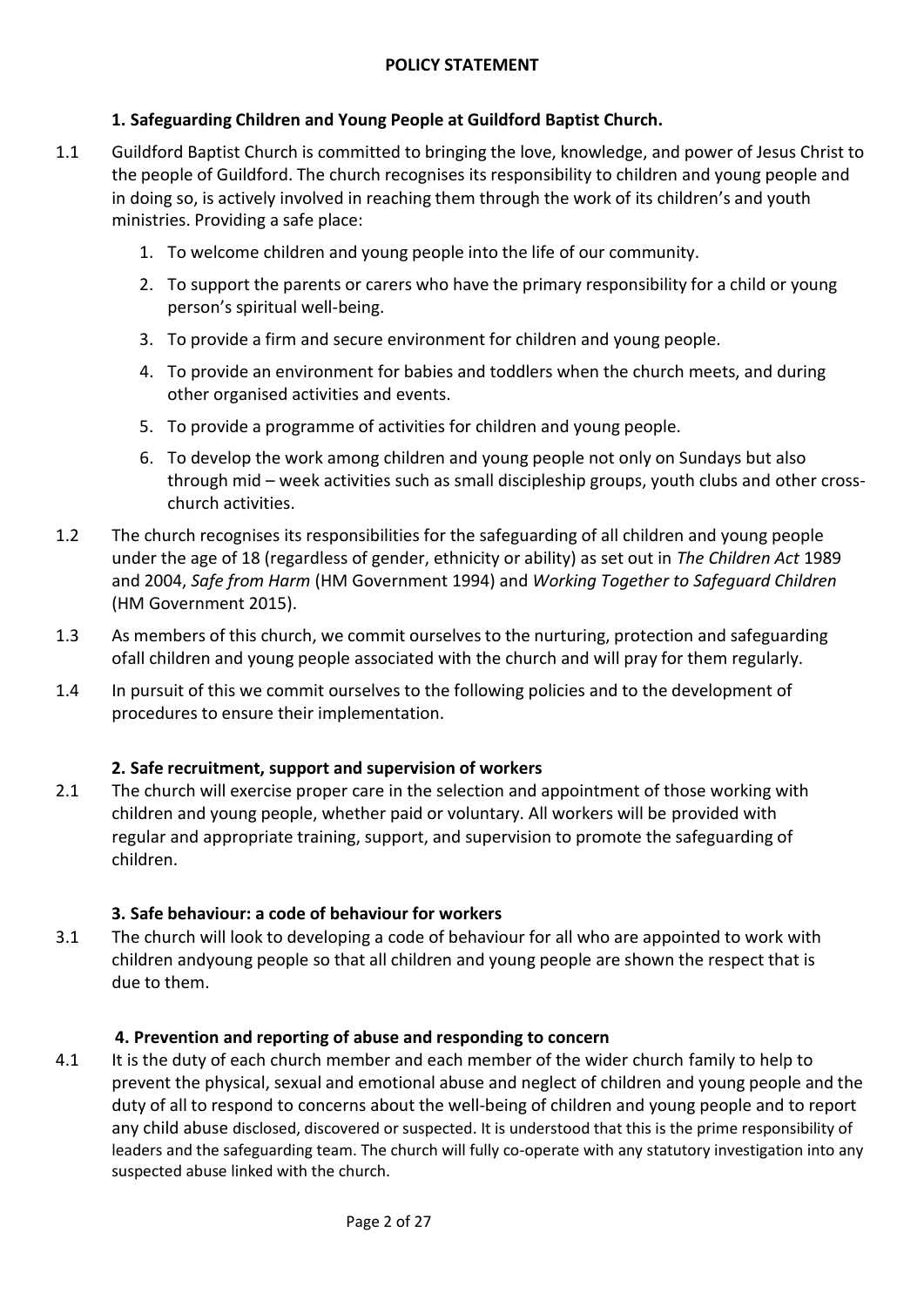# **5. Safe practice and safe premises**

5.1 The church is committed to providing a safe environment for activities with children and young people and will adopt ways of working with children and young people that promote their safety and well-being.

# **6. A safe community**

6.1 The church is committed to the prevention of bullying of children and young people. The church will seek to ensure that the behaviour of any who may pose a risk to children and young people in the community of the church is managed appropriately.

# **7. Responsible people**

- 7.1 The church has appointed Philippa Rowe and Richard Rowe as the Co-Designated People for Safeguarding, to:
	- $\circ$  advise the church on any matters related to the safeguarding of children and young people;
	- o take the appropriate action when abuse is disclosed, discovered or suspected;
	- o Collate and keep records on reports of safeguarding concerns.

# **[safeguarding@guildfordbaptist.org](mailto:safeguarding@guildfordbaptist.org)**

Emails will be checked every working day.

Please ensure a phone number is included in your email to allow a Designated Person to respond to your concern. The email does not need to contain any details of the concern, just contact details. The details can be discussed over the phone, if this is preferred by the person reporting the concern.

Alternatively, if you do not use email, or don't have access, a name and phone number can be left atthe Church Office **01483 575008**, who will contact a Designated Person immediately via email with your contact details.

# 7.2 Deputy Designated Persons for Safeguarding

- For children Lydia Birmingham, email: [lydiab@guildfordbaptist.org](mailto:lydiab@guildfordbaptist.org)
- For families Suzi Bragger, email: [suzib@guildfordbaptist.org](mailto:suzib@guildfordbaptist.org)
- For adults at risk Karen Case-Green, email[: karen.case-green@guildfordbaptist.org](mailto:karen.case-green@guildfordbaptist.org)
- For young people/youth Adrian Clark, email: [adrian.c@guildfordbaptist.org](mailto:adrian.c@guildfordbaptist.org) or Abby Poole, email : [abbyp@guildfordbaptist.org](mailto:abbyp@guildfordbaptist.org)

The deputies are Church employees and are contactable through the Church Office.

# 7.3 The Elder responsible for safeguarding

Lance Redman is the Elder responsible for Child Protection and Safeguarding procedures. It is the responsibility of this Elder to sign off on agreed policies and procedures and to highlight any concerns appropriately. However, this person has no regular part to play in the procedural aspect of the policies. He can be contacted on [lance.redman@guildfordbaptist.org](mailto:lance.redman@guildfordbaptist.org)

7.4 The Safeguarding team will also have access to the Thirtyone:eight safeguarding helpline. Thirtyone:eight are an independent Christian charity which helps individuals, organisations, charities, faith and community groups to protect vulnerable people from abuse. The contact number for the helpline is **0303 003 1111**. The Safeguarding to team will look to confirm important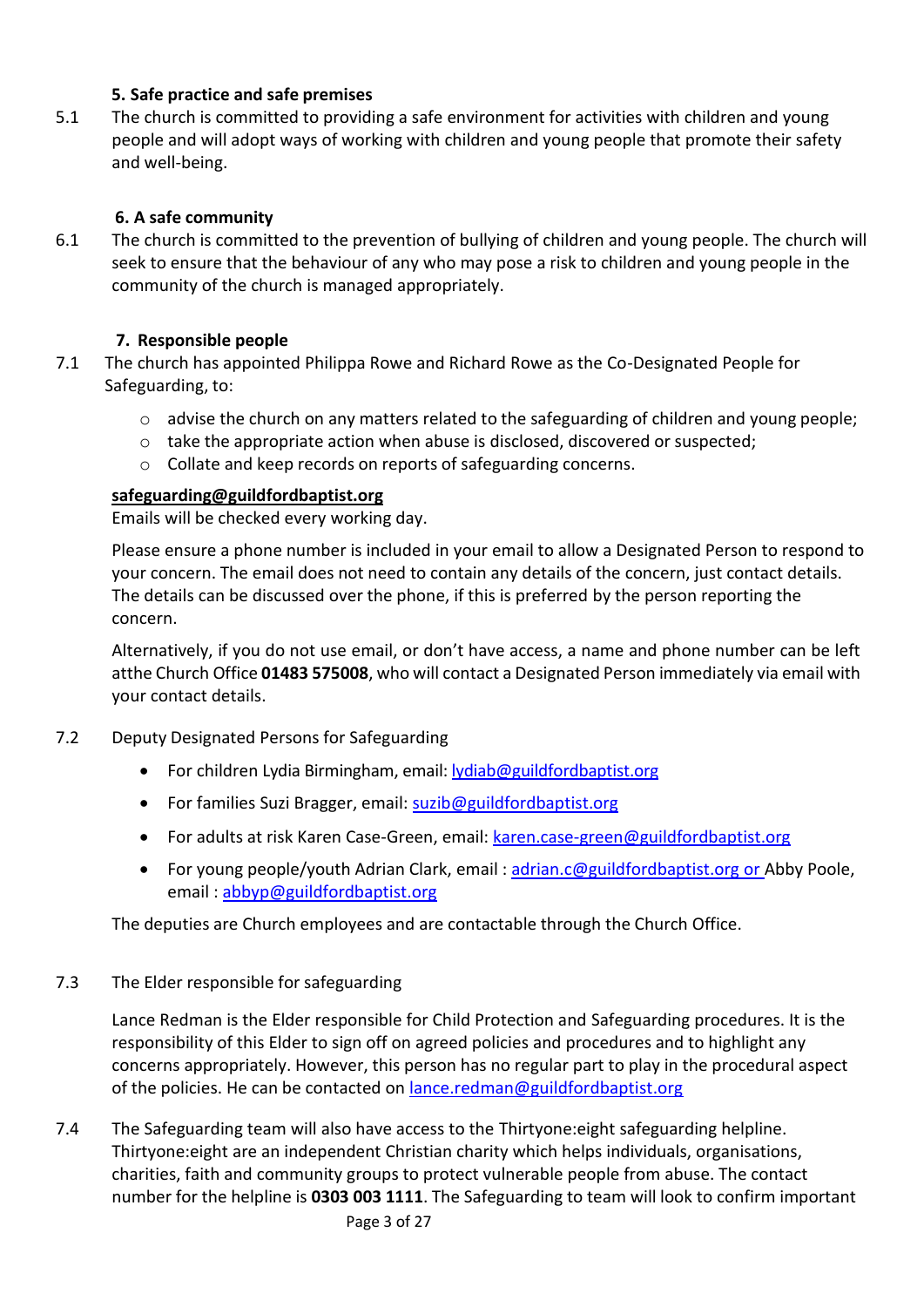decisions by the use of advice from this helpline.

# **8. Definition of terms:**

- Child or Children, anybody aged between  $0 11$  years (up to school year 6).
- Young person or people, children between the ages of  $11 18$  (School year  $7 -$  Sixth Form).
- If not specified the information will apply to all children and young people under the age of 18.
- The government defines children as anyone who has not yet reached their 18<sup>th</sup> birthday. FROM NOW ON AND THROUGHOUT THE WHOLE POLICY WE WILL ONLY USE THE TERM CHILDREN OR CHILD. Except by exception something refers specifically to the 11 through 17 age group

# **9. Policy and procedures**

- 9.1 Each worker with children whether paid or voluntary will be given a full copy ofthe policy and procedures and will be required to follow them. In addition each worker will be required to sign the policy acknowledgement in **Appendix E** of this policy.
- 9.2 A full copy of the policy and procedures will be made available on request to any member of the church, the parents or carers of any child from the church or any other person associated with the church. A copy will also be made available through the website.
- 9.3 The policy and procedures will be monitored and reviewed at least annually by the Designated Person for Safeguarding, who will be responsible for any updates. These will be signed off and approved by the designated elder for Child Protection.

# **10. Other policies available in related policies booklet**

The church has, or will be developing a number of policies to support this Child Safeguarding policy. For copies or further information please contact the Designated Person for Safeguarding

- Policy and Procedures for Dealing with People who have been Convicted of Child Abuse
- Intimate Care Policy
- Policy for Recruitment of Volunteers
- Policy for Volunteer Training
- Policy for Training of Young Leaders
- Lone Working Policy
- Policy for Overnight, Residential and Day Trips away from GBC
- Major Accident Procedure
- Policy for the Prevention of Bullying
- Social Media Policy

Other policies available on request from the Church Office:

- Health and Safety Policy
- Fire Safety Policy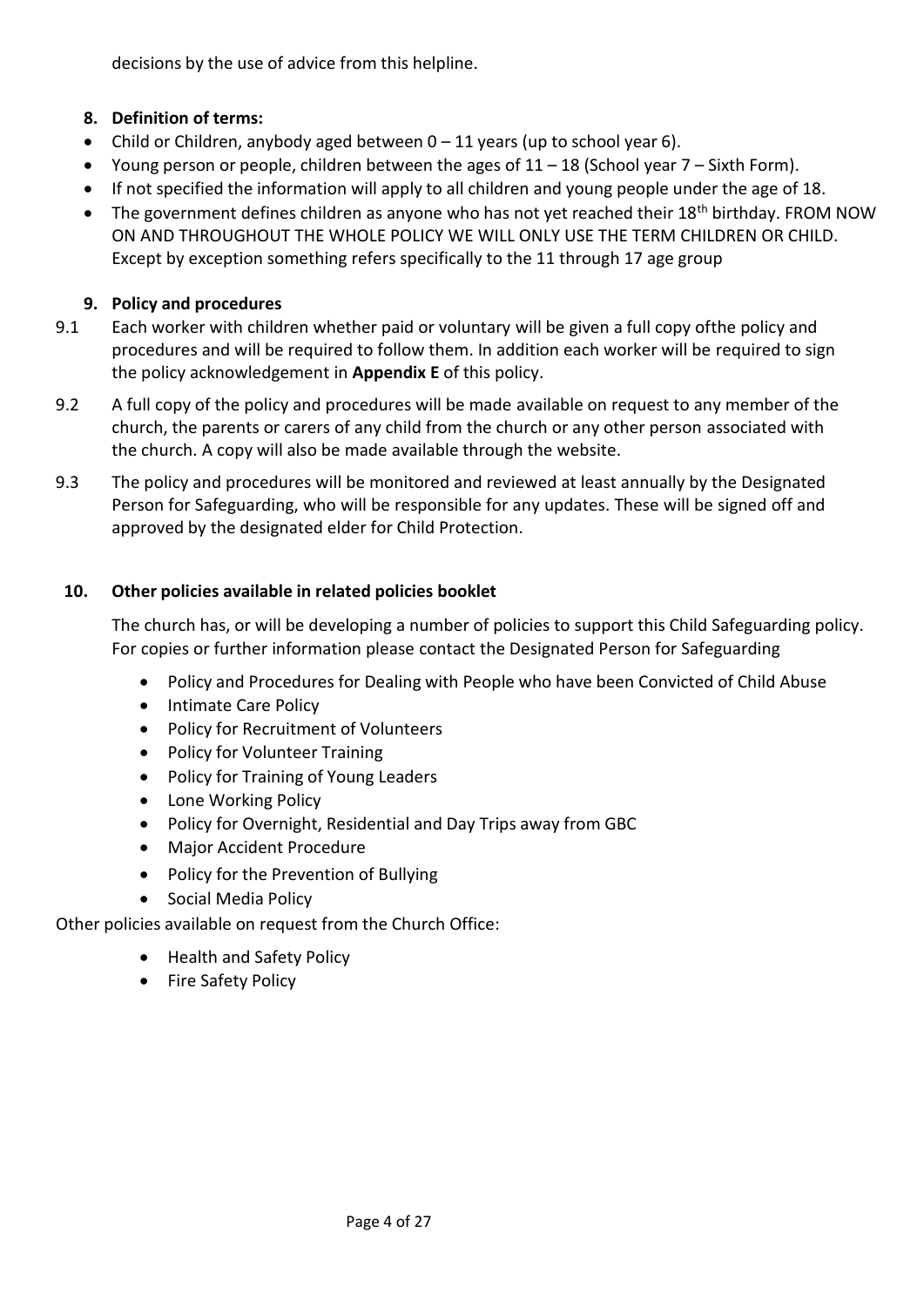#### **Roles**

- 11.1 These guidelines are set out to explain what we understand by leadership within the context of our Children's and Youth Ministry.
- 11.2 Leadership is an ascribed responsibility on behalf of the Children's and Youth Ministry. We also believe that adults appointed to work within this sector of the church, will undertake a leadership role which is explained below.

#### **YOUTH PASTOR**

11.3 The Youth Ministry within Guildford Baptist Church is led by the Youth Pastor, who is responsible for the development and implementation of Youth Ministry and its vision within the church, and the wider community outside the church.

#### **CHILDREN'S AND FAMILIES' PASTOR**

11.4 The Children's Ministry within Guildford Baptist Church is led by the Children's and Families Pastor, who is responsible for the development and implementation of Children's Ministry in line with its vision. This includes ministry within the church and connecting with the local community.

## **CHILDREN'S AND FAMILIES' WORKER (s)**

11.5 Working alongside the Children's and Families Pastor providing support is the Children's and Families Worker(s) who is/are responsible for assisting, implementing and organising the Children's Ministry within the church.

#### **YOUTH WORKER (s)**

- 11.6 The Youth Pastor is supported by a Youth Worker(s) These workers are responsible for specific groups as designated by the Youth Pastor, as well helping implementing the Youth Ministry within the church.
- 11.7 The core attributes that are required to undertake these roles are:
	- o **Faith**  in that he/she must have a personal relationship with Jesus Christ.
	- o **Calling** a conviction that this is the work that God wants him/her to do.
	- o **Commitment**  to work with the children or young people through the guidelines and procedures outlined, giving time and personal skills to the task of serving them.
	- o **Ability to communicate**  clearly with the children or young people, parents, and team members, and have empathy for the age group which he/she leads.
	- o **Ability to lead** by example, recognising that the way you behave is a model to others.
	- o **Flexibility**  the ability to adapt to different circumstances and situations, and facilitate change when necessary.
	- o **Confidentiality** the ability to exercise this.
- 11.8 In addition they need to be:
	- o Able to train others in respective areas of ministry;
	- o Able to work in, or with the Eldership, and be accountable to an appointed line manager and ultimately the Pastoral Leader;
	- o Able to control budgets and expenditure of such budgets;
	- o Able to facilitate integration of children within the church;
	- o Stimulate the thinking of the church in general, and the Eldership in particular, with regard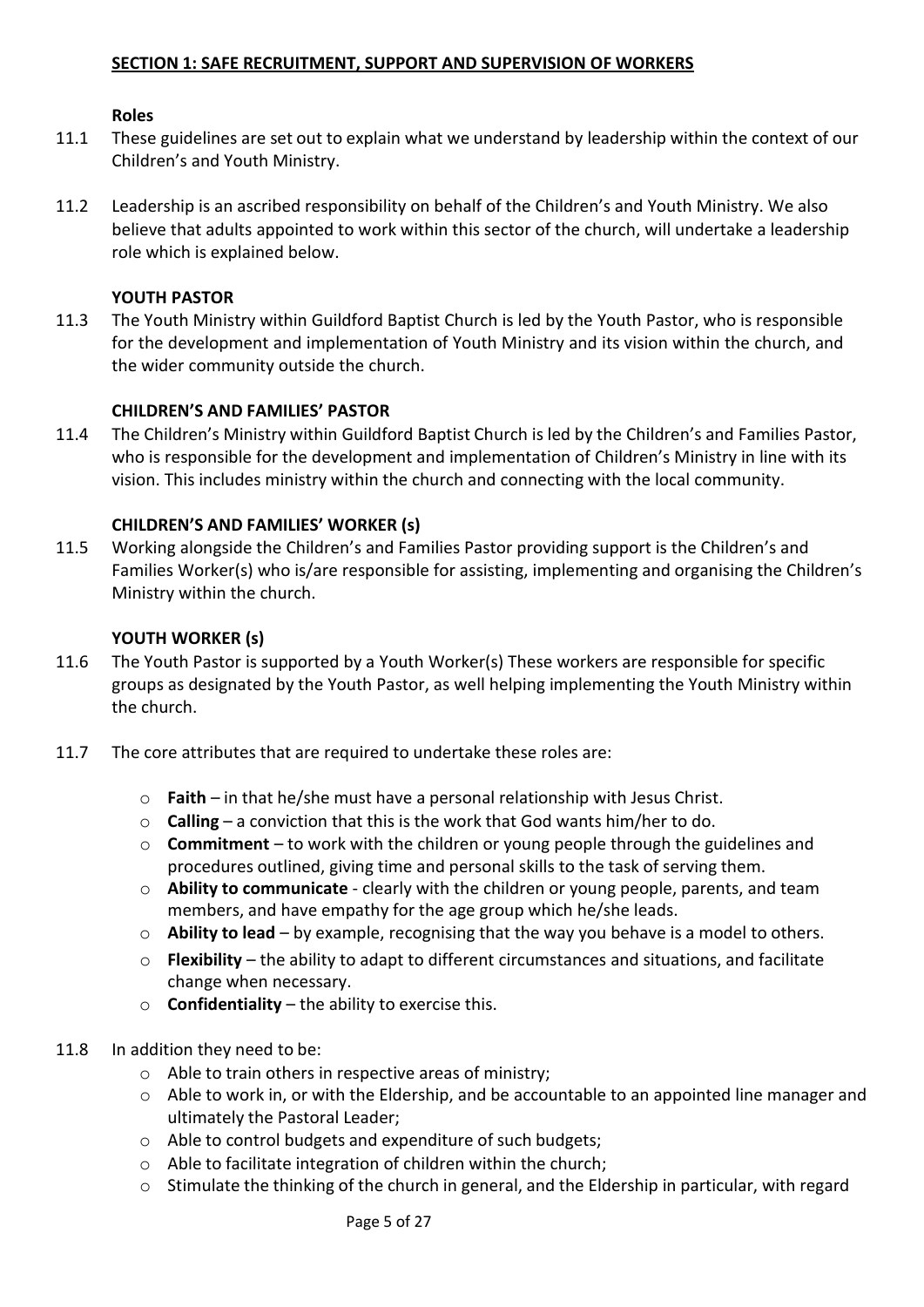to issues that concern children and their cultures;

o Children's and Families' Pastor and Youth Pastor to be part of the pastoral team.

# **11.9 Abuse of trust**

# *"It is vital for all those in such positions of trust to understand the power this gives them over those they care for and the responsibility they must exercise as a consequence"*

(Caring for young people and the vulnerable, Guidance for preventing abuse of trust, 1999)

# **GROUP CO-ORDINATORS**

A leader in each group, e.g. Sparks, that leads and co-ordinates the team in that age group.

- 11.10 The Children's and Youth Work, for practical reasons, are divided into two sections, and within these sections are various groups. Each group comes under the designated leadership of a coordinator, who is appointed to lead a team of workers to be responsible for the activities of thatgroup.
- 11.11 The co-ordinators should have the same core attributes as described in the section for Children's and Youth Pastors.
- 11.12 In addition, they need to:
	- o Have experience in Children's or Youth work;
	- o Be able to show personal maturity;
	- o Be able to show management skills;
	- o Be committed to Guildford Baptist Church.
- *11.13 \*Note if there is no group co-ordinator, responsibility falls to Children's and Families' Pastor or Youth Pastor depending on the group.*

# **CHILDREN'S/ YOUTH LEADERS**

- 11.14 Children's and Youth leaders are committed Christians who work alongside co-ordinators, to help them fulfil the policy aims. Whilst we expect workers to have the same core attributes as described in the section for Children's and Families' Pastor and Youth Pastor, we recognise that this role will attract people who are still developing their gifts and skills in leadership.
- 11.15 When looking for people to fulfil this role, we would expect them to demonstrate:
	- o They can contribute to, and work within a team;
	- o They are able to recognise the authority of the group co-ordinator(s), and work within the boundaries set for them;
	- o Empathy for the age range with which they work, showing potential for personal development in exercising sound leadership;
	- o Commitment and accountability to Guildford Baptist Church.

# **HELPERS**

11.16 Other adults may be invited by a group co-ordinator, with the agreement of the Children's and Families' Pastor or Youth Pastor, to assist in the group as a Helper. The Helpers will always work under the supervision of one of the co-ordinators or leaders who will decide on the limit of their responsibilities. A Helper may be on a journey of faith.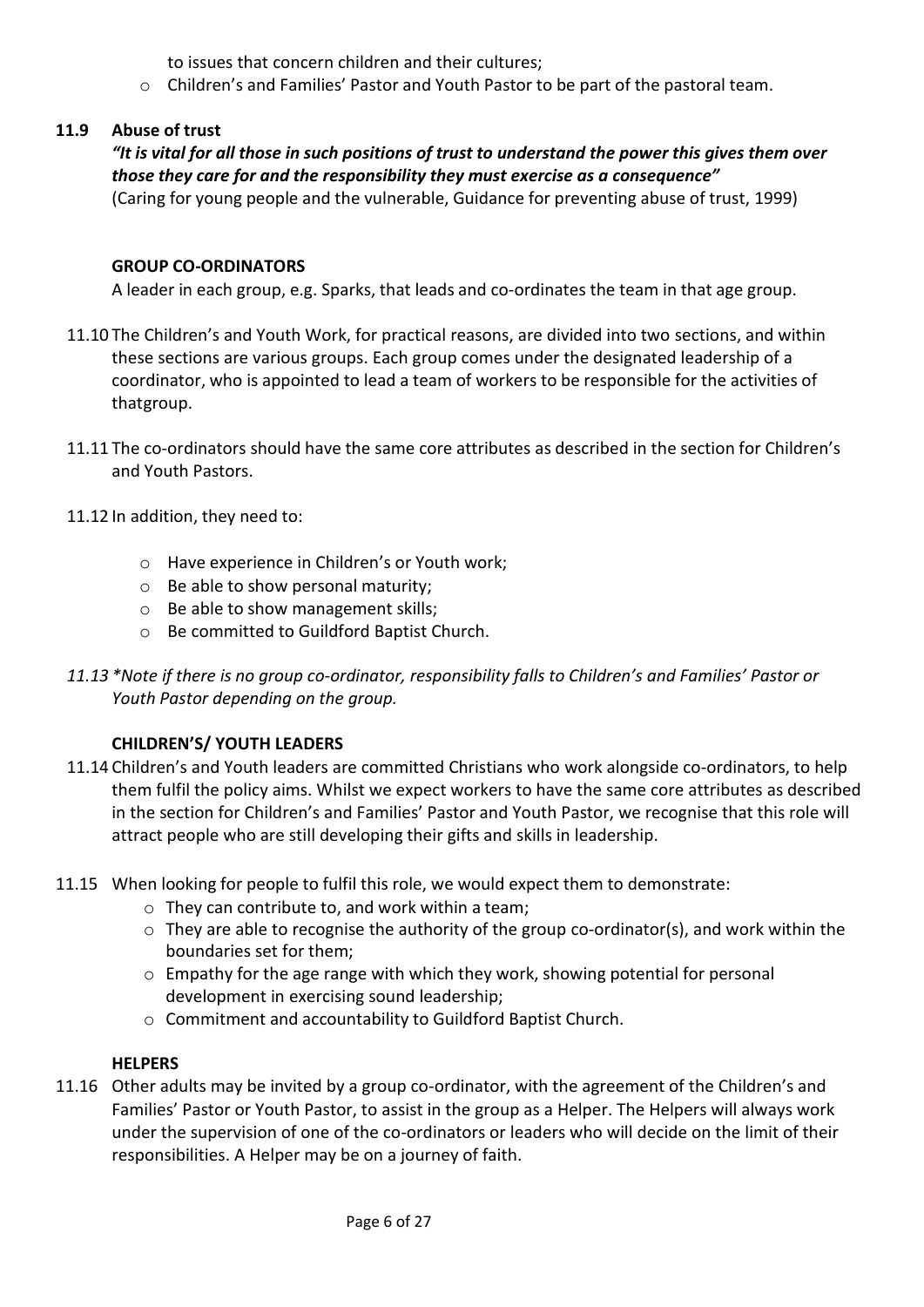# **YOUNG LEADERS**

11.17 Young leaders are young people under 18 who want to help in the groups, they will undergo introductory and continued training, through shadowing and mentoring see Policy for Training of Young Leaders. They should never be left alone with any of the children and young people and are there in addition to the leaders and helpers, so do not count for the ratios.

## **PARENT HELPERS**

11.18 Occasionally, help will be requested from parents to support groups because adult ratios are low. Because Parent Helpers have not been through the volunteer recruitment process, they will always work under the supervision of one of the co-ordinators or leaders who will decide on the limit of their responsibilities. Parent Helpers should never be left alone with any of the children

### **RECRUITMENT OF LEADERS AND HELPERS**

- 11.19 It is important that the Children's and Youth Ministry have available to it committed leaders who have a heart for children and young people and who demonstrate a personal and corporate desire to follow God. The procedure outlined in the Policy for Recruitment of Volunteers has been adopted to ensure good practice in recruitment, and the maintenance of high standards in leadership.
- 11.20 Potential leaders will be identified by the observations of the Children's and Families' Pastor, Youth Pastor, and group co-ordinators, through the activities and events organised by the congregation. They will be identified by the following:
	- a) observation of an individual's spiritual life;
	- b) observation of an individual's gifts and abilities;
	- c) recommendations from those in church leadership;
	- d) personal approach to/ from interested party;
	- e) if appropriate to ask publicly for volunteers;
	- f) ideally known by a group of people in the church or be recommended.
- 11.21 Procedures for training and equal opportunities are also included in the Policy for Recruitment of Volunteers.
- 11.22 A DBS check is just one aspect of safer recruitment of workers and volunteers, and should not be considered the only aspect of safeguarding for children. Equally important in the protection of children are the other aspects of safe recruitment, including application form (**Appendix G**), references, pastoral team interviews, probation period and ongoing discussions and training. For more details see the Policy for Recruitment of Volunteers.
- 11.23 The suitability of those volunteering to work with children will be assessed on a case by case basis depending on the individual and how long they have been known by the Church using a risk based approach. For example, a long standing church member or regular attendee may not necessarily be interviewed. However, if they are not a Church Member or long- standing attendee, they will have an informal interview with a DPS or DDPS. Anyone wanting to volunteer with children will be required to provide a character reference from an individual who has known them for at least three years. If the character reference isn't deemed adequate, a further character reference will be sought.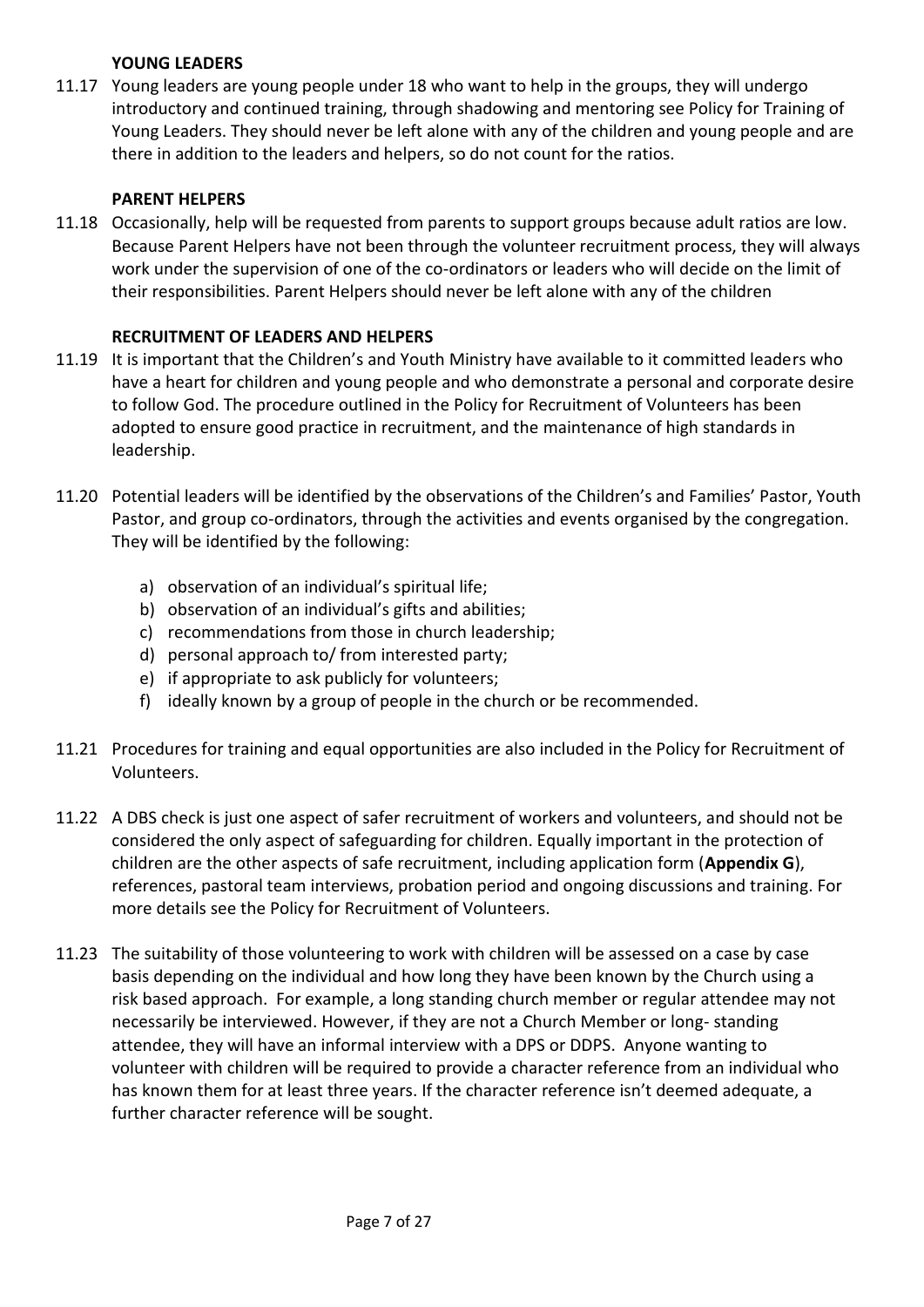# **SECTION 2: SAFE BEHAVIOUR: A CODE OF BEHAVIOUR FOR WORKERS**

### **12. SAFE WORKING PRACTICES**

## **12.1 Adult child ratios**

These ratios are the church's recommendations for the various age groups and may be altered depending on the activity or setting. They are not statutory. Leaders should use their discretion to assess if more leaders are needed for any particular activity.

#### **12.2 Indoor Activities**

| Children's age | Minimum ratio of adults: children |
|----------------|-----------------------------------|
| $0$ to $2$     | 1:3                               |
| $2$ to $3$     | 1:4                               |
| 4 to 8         | 1:6                               |
| 9 to 12        | 1:8                               |
| $13+$          | 1:10                              |

#### **12.3 Outdoor Activities**

The recommended ratios are the same, although it is expected that a good risk assessment is compiled to justify the adult to child ratios used for outdoor activities.

## **12.4 Age of Leaders**

An adult leader is someone who is over 18 years old. A young leader is under 18 (see the end of section 1 for more information on this). Children under 16 may be helpers at the discretion of the group co-ordinator. They cannot be counted as an adult to help make up the adult child ratio. The law does not regard someone of under 16 as having the maturity that is needed to be able to recognise circumstances that are potentially dangerous. Any helper under the age of 16 must, therefore, be closely supervised by the adult leaders in the group.

#### **12.5 Gender of leaders**

With a mixed gender group, where possible at least one male and one female leader should be considered.

#### **12.6 Additional Needs**

Guildford Baptist Church is an inclusive church that welcomes children with additional needs and will endeavour to provide resources which enable access as much as possible in collaboration with parents and group leaders.

#### **13. SUPERVISION OF CHILDREN AROUND THE BUILDING**

During group time Children up to year 6 should be kept in the close care of leaders. After the children have been collected/dismissed from any group their parents or carers are then responsible for the care of their children.

# **13.1 Collection of Children at the end of Sunday Morning**

Children up and including year 6 must be collected by a responsible person who is known and authorised to collect the child and the children's leaders at the end of the session.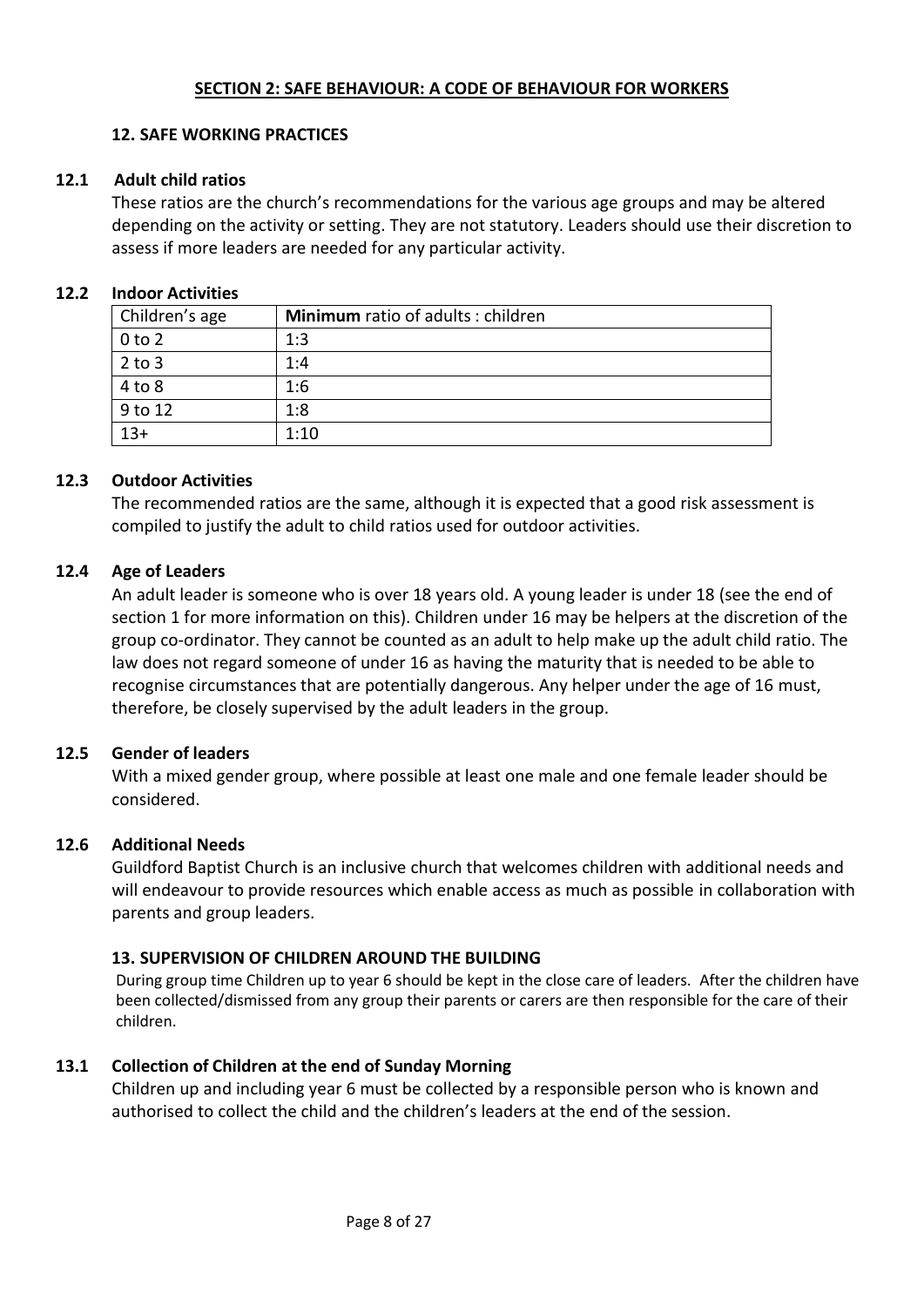## **13.2 Evening activities**

Children that are in Year 6 and under are to be collected in person or provide written permission for an alternative way home (such as walking or cycling). Year 7 and upwards can either be dropped off or have an alternative way of getting home. Whether possible prior consent should be obtained by the parent/guardian.

#### **13.3 Transporting Children and Young People**

Parents should give permission when a child is taken in a leader's car. Make sure that you have the correct insurance cover for passengers.

#### **13.4 Registration Details**

All children and young people should be registered in groups, parents/carers should be asked for details of their full name, date of birth, address and contact telephone numbers. SEE ALSO 13:11

Consent forms for emergency medical treatment and for travel arrangements should be completed if children or young people are being cared for in the absence of their primary carer, whether on or off the church premises. This information should be readily available to members of the Children and Youth Ministry Team.

## **13.5 Overnight Trips**

Please see separate Policy for Overnight, Residential and Day Trips away from GBC for more guidelines on this topic.

## **13.6 Mobile Phones, and social media – Please see the relevant Policy**

#### **13.7 Intimate Care**

This refers to any care which involves washing, touching, or carrying out an invasive procedure to intimate personal areas. In most cases such care will involve cleaning for hygiene purposes. The issue of intimate care is a sensitive one and involves staff and volunteers to be respectful of the child or young person's needs**. Please refer to the Intimate Care Policy.**

# **13.8 Lone Working**

The majority of GBC's Children's and Youth Team will participate in lone working of one kind or another, and it is an integral part of the way they work. They recognise however, that there are particular risks with this, **please see our Lone Working Policy**.

#### **13.9 Positive touch**

This is important in affirming and consoling children, however it is an area which is open to misuse or misinterpretation. All leaders should be are of the positive touch policy which should also be part of regular training **- Please see positive touch policy** 

#### **13.10 Children without Parental Consent**

When children or young people turn up to and want to join in with church activities without the knowledge of their parents, we will:

- o welcome the child and try to establish their name, age, address and telephone number, and record their visit in a register;
- $\circ$  ask the child if a parent/carer is aware of where they are. Phone and make contact;
- $\circ$  on leaving, give the child a consent form and explain it needs to be filled in and brought back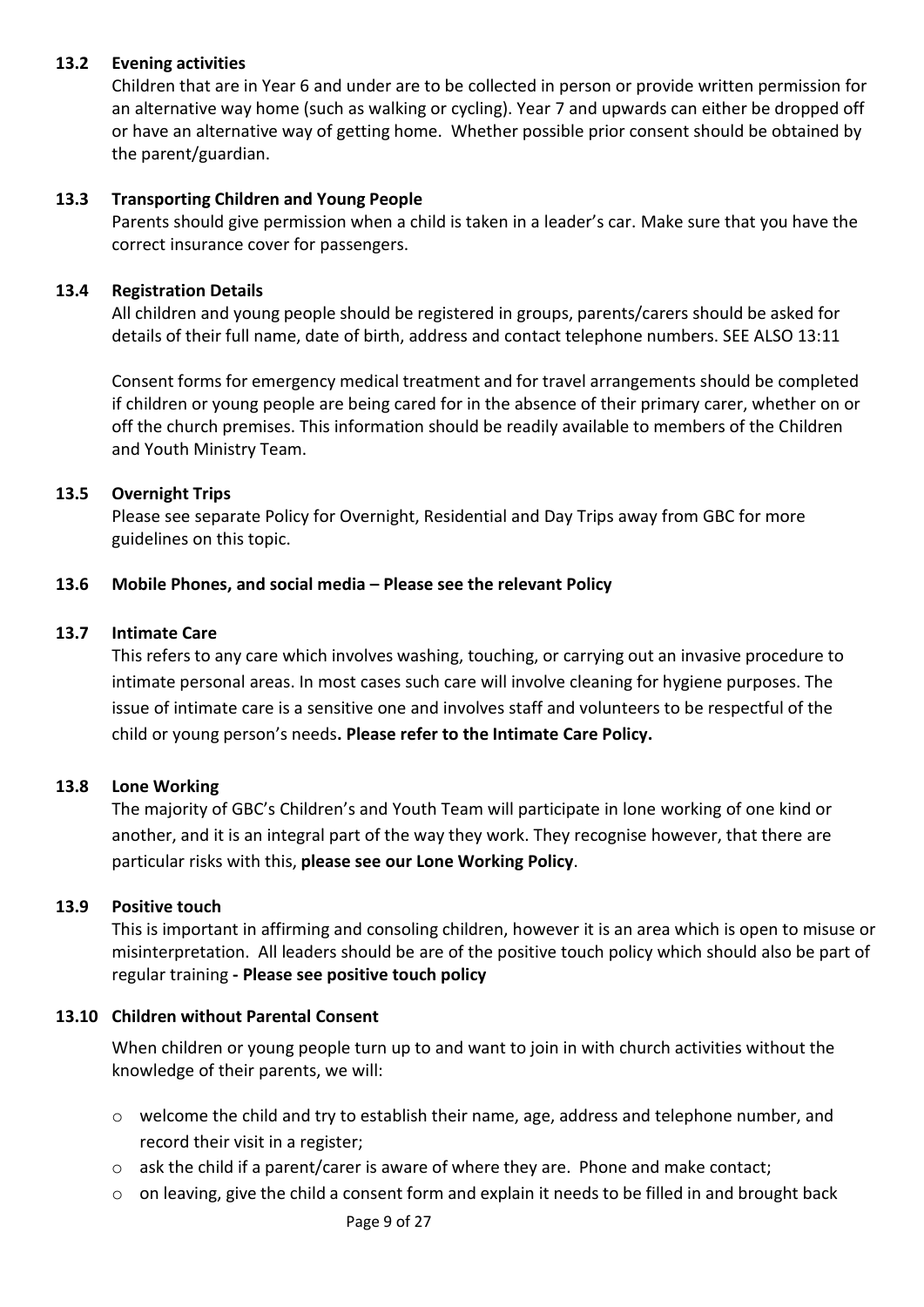next time.

# **13.11 Visiting Children or Young People at Home**

It is likely that workers will need to make a pastoral visit of children and their families at home on behalf of GBC. Good practice would enable the workers to inform their line manager or team leaderof an impending visit although this may not always be possible in case of a sudden crises or emergency situation.

# **13.12 Peer Group Activities for Young People**

All youth activities will be overseen by named adults who have been selected in accordance with agreed recruitment procedures. It is accepted that groups may benefit from being led andrun by peers. In this situation adult leaders will contribute to programme planning and reviews and will always be readily available on the premises when peer-led activities take place.

# **13.13 Taking Video and Photographs of Children**

This is another positive and potentially complex area of working with children**. Please refer to the Photo and Video of Children Policy**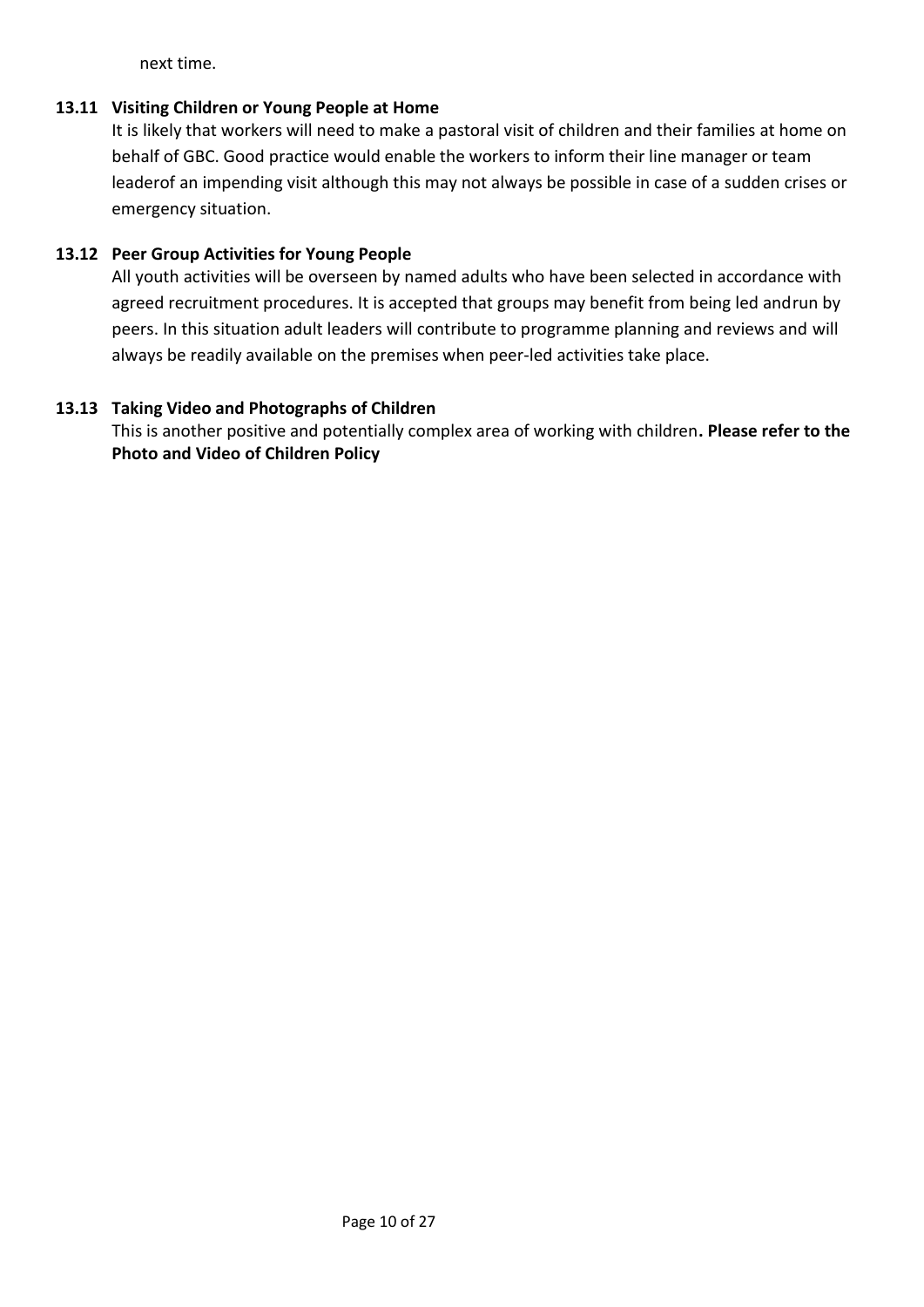## **SECTION 3 - PREVENTION AND REPORTING OF ABUSE AND RESPONDING TO CONCERN**

- 14.1 Abuse can relate to children and young people attending church activities, and sometimes the allegations involve individuals connected with the church.
- 14.2 This section explains how such allegations and information should be dealt with.

## **PROCEDURES FOR DEALING WITH ALLEGATIONS OF ABUSE**

- 15.1 These guidelines and procedures have been adopted by the Elders, and should be followed by the Pastors, Children and Youth Ministry Team, other staff members and church members/attendees of Guildford Baptist Church when they are responding to allegations of abuse that arise in the church in the following ways:
	- o Responding to allegations of abuse raised by a child;
	- $\circ$  Responding to concerns felt by a worker, co-ordinator or leader for a child in their care;
	- o Responding to concerns regarding the inappropriate behaviour of a worker, co-ordinator or leader towards a child or young person in their care;
	- $\circ$  Responding to concerns for a family who comes to the notice of leaders and workers within the church;
	- $\circ$  Responding to concerns for individuals who it is alleged may be putting children at risk.
- 15.2 The designated person for safeguarding will take ultimate responsibility on behalf of the church, for ensuring that allegations raised by individuals who suspect a child may be at risk are appropriately dealt with. Everyone has a responsibility to pass on information as deemed necessary to the designated person for safeguarding. The Children's and Families' Pastor and the Youth Pastor have particular responsibility in this regard.
- 15.3 Therefore, when an allegation is made to either the Children's and Families' Pastor or the Youth Pastor, they should report it to the DPS without delay and discuss with them how to proceed.
- 15.4 Where possible the person reporting the concern should complete a Safeguarding Incident/Concern Form **(in Appendix F)**. This form can be completed either before or after a phone call, email exchange or face-to-face discussion takes place with the designated person for Safeguarding.
- 15.5 The form will be kept confidentially by the Designated Person for Safeguarding, who willalso take notes from the conversations that take place.
- 15.6 Each reported concern, however minor they are considered, should be passed to the designated person for safeguarding who will compile safeguarding records for the church.
- 15.7 It is good practice for DPSs and deputy DPSs to discuss any allegation or event. In a situation of present and immediate danger any person has the duty to contact emergency services.
- 15.8 If such a situation arises, where the Children's and Families' Pastor and/or the YouthPastor are not available, the group co-ordinator/ leader in charge on the occasion where the situation arises should make contact with the designated person for safeguarding and then Social Services. The designated person for safeguarding will then, as soon as possible, if necessary, speak to the Children's and Families' Pastor and/or the Youth Pastor.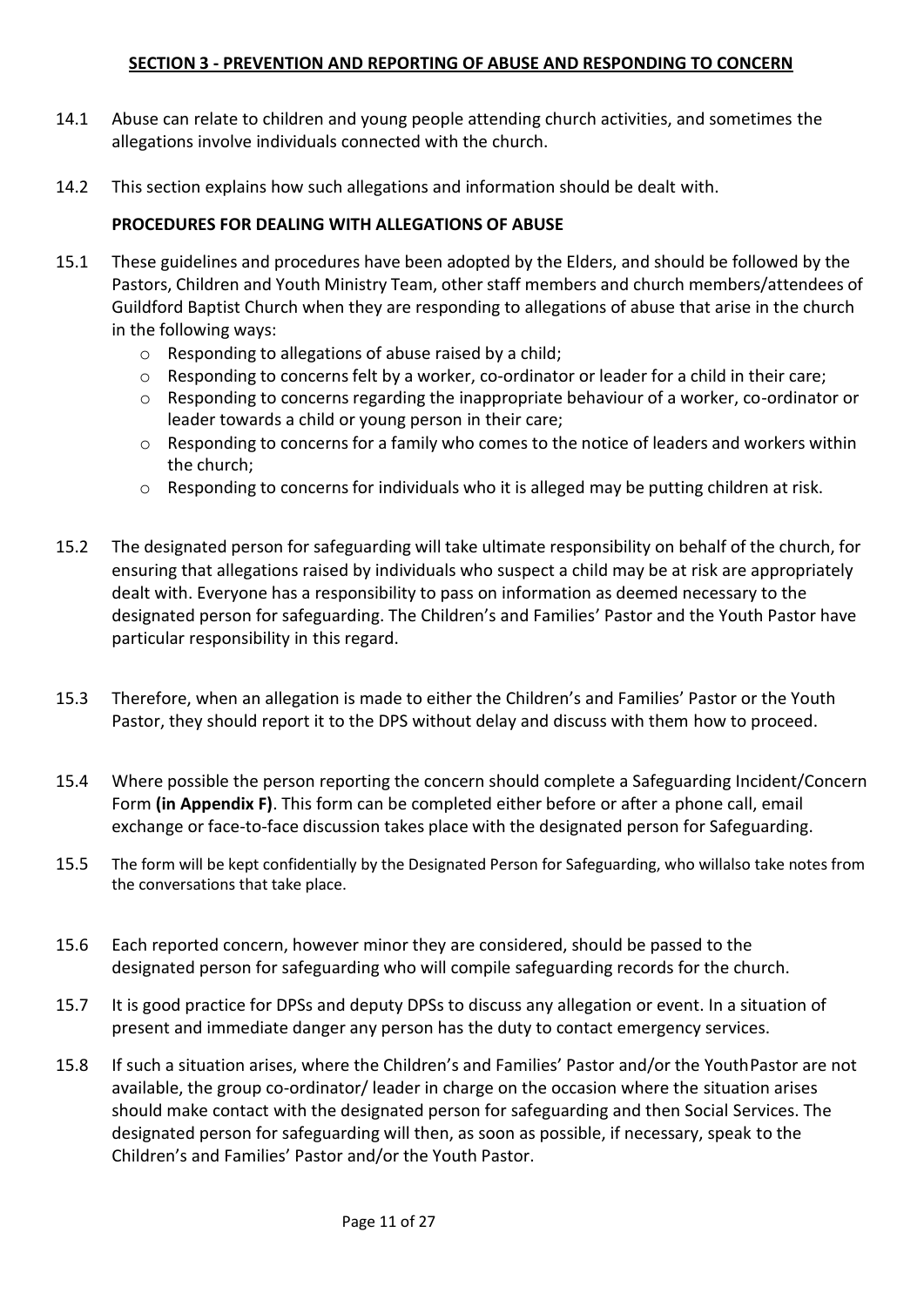15.9 If an allegation or concern arises concerning the Children's and Families Pastor and/or the Youth Pastor, or any member of their families, the person raising the concern should contact the designated person for safeguarding directly. Likewise, if a concern arises that a worker feels uncomfortable for any reason raising with the Children's and Families Pastor and/or the Youth Pastor, the person raising the concern should contact the designated person for safeguarding directly.

# **The Designated Person for Safeguarding**

- 16.1 The Designated person for safeguarding is someone who has been selected by the Elders of Guildford Baptist Church, who has expertise or experience. They have the responsibility of working with youth and Children's pastors to decide what action should be taken
- 16.2 In all cases it is important to keep information confidential and reduce the circulation of information *to as minimal amount of people as possible.*
- 16.3 If an allegation or concern is raised about the designated person for safeguarding or a member of the designated person for safeguarding's family, then the allegation or concern should be raised instead with the elder responsible for safeguarding. Likewise, if a concern arises that a worker feels uncomfortable for any reason raising with the designated person for safeguarding, the person raising the concern should contact the elder responsible for safeguarding.

# **The Elder responsible for safeguarding**

17.1 At all times there should be one Elder responsible for Child Protection and Safeguarding procedures. The elder is a vital part of the team representing the safeguarding team with the leadership and the body of elders. It is the responsibility of this elder to sign off on agreed policies and procedures and tohighlight any concerns appropriately. The elder should ideally have some expertise, experience or knowledge of safeguarding. She or he should be available to chat through situations with the DDS should the need arise

# **AWARENESS OF GUIDELINES AND PROCEDURES**

- 18.1 Before being nominated for appointment as a Pastor, Elder, or other appropriate position of Guildford Baptist Church the nominee must be informed in writing that the position is a 'regulated position' under Part II of the Criminal Justice and Court Service Act 2000 and that it would be a criminal offence for anyone barred from working with children under this Act to allow themselves to be nominated for one of these positions. The nominees must have completed a satisfactory enhanced DBS check.
- 18.2 The DPS will ensure that these guidelines and procedures are fully accessible if anyone wishes to read them. Everyone within the church community will berequired to be kept up to date with any revisions or exclusions from the guidelines and procedures.
- 18.3 The Children's and Families' Pastor and Youth Pastor will ensure that the parents:
	- o Are aware of GBC Child Protection Policy for Children's and Youth Ministry and know where they can see a copy of it.
	- o Are advised of what action they should take if a child protection issue arises.
	- o Understand what sort of activities their child will be doing and are advised of any changes to the programme.
	- o Have agreed with the children or youth leaders for their child or young person's group the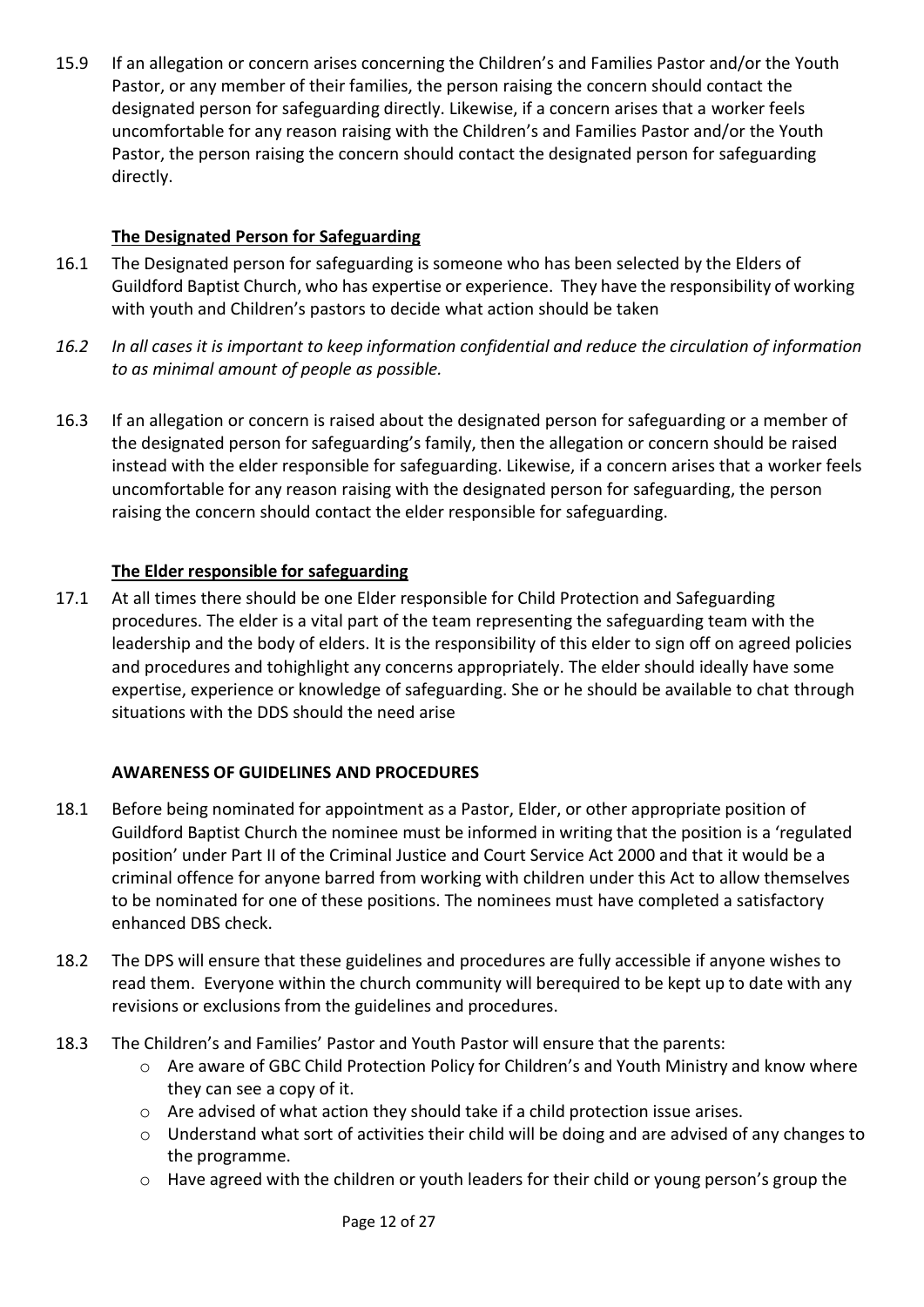arrangements for returning their child or young person back into their care.

- o Junior School Children and younger must be collected by someone who is authorised and known to their child or young person's leaders.
- o Young people of secondary school age can leave at the end of their activities on their own provided that prior authorisation by the parent/guardian is given.
- 18.4 The children need to be made aware that the Children's and Families' Pastor andYouth Pastor are people who within the church, especially care for them and that these are people who they should go to if they have any worries which they do not wish to talk about with other people.
- 18.5 All within the church community should be aware of the who the DPSs, Deputy DPSs and elder with responsibility for safeguarding are and who to go to if they have any worries which they do not wish to talk about with other people.
- 18.6 All children and youth ministry leaders will receive the child protection policy. This will normally happen at the interview with Children's and Families' Pastor or Youth Pastor or before they begin working with the children and young people.
- 18.7 Child protection procedures should be reviewed by the designated person for safeguarding every year, in consultation with the Children's and Families' Pastor and the Youth Pastor.
- 18.8 Child protection training should be available every year for staff and volunteers to attend on the understanding that they will attend at least once every three years. The designated persons for safeguarding (DPSs), Deputy DPSs (DDPS) Elders, the Children's and Families Pastor and the Youth Pastor should attend a higher level of training.

# **Further Information Available**

- 19.1 Appendix B: Definitions of Abuse
- 19.2 Appendix C: How to react when a child wants to talk about Abuse
- 19.3 Appendix D: Recognising and Responding to Abuse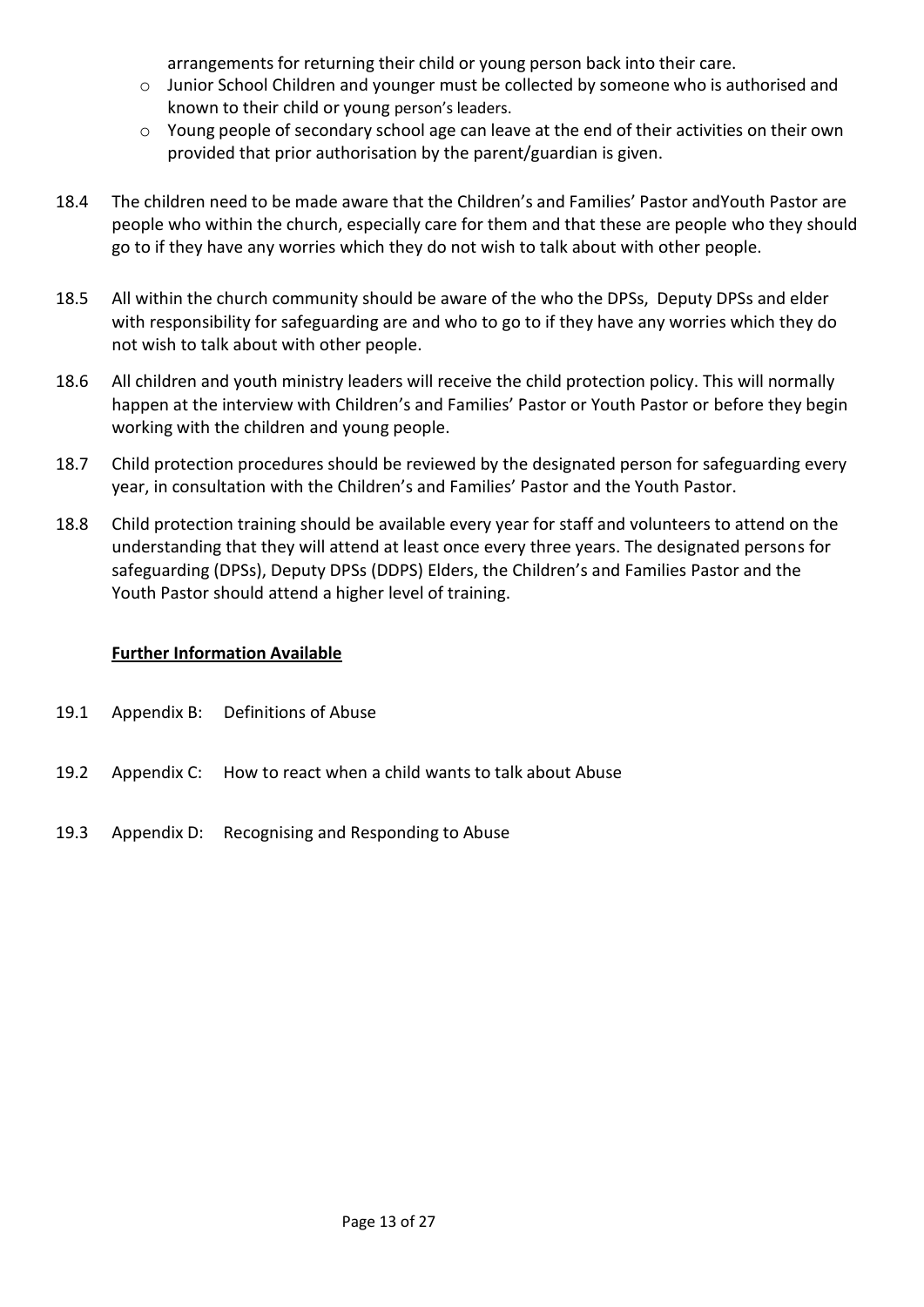#### **SECTION 4: SAFE PRACTICE AND SAFE PREMISES**

#### **20.1 Consent forms**

It is essential that we have important information about all children and young people involved in any activities at the church. This information is recorded on our consent forms. The first week someone attends we must have name, medical emergency information and a contact name and number. Then they must bring their form back with them the next time they attend.

- 20.2 All activities for children and young people will comply with the church's current health and safety policy.
- 20.3 Whenever possible at all events involving preparation of food at least one worker will hold a valid Basic Food Hygiene Certificate.

#### **20.4 Fire**

The Children and Youth Ministry Team must be aware of what to do in case of fire, and regularly inform the children and young people to make them aware. Full fire evacuation procedures are available in the **GBC Fire Procedures Document**.

#### **20.5 First Aid**

GBC have a number of trained First Aiders in the children and youth department as well as on the caretaking team. There are also first aid kits available on each floor. In the event of an accident, an accident form must be filled in. These should be readily available to all groups. Completed accident forms should be handed to the children and families pastor or youth pastor if they involve who will then pass them on to the Operations Manager.

#### **20.6 Electrical Equipment**

All electrical devices used should be PAT tested. Risk assessments must cover electrical equipment.

#### **20.7 Food Hygiene /Health and Hygiene**

The Food Safety (General Food Hygiene) Regulations 1995 state that anyone who handles food or whose actions could affect its safety must comply with the regulations. It follows therefore that those with responsibility for food will need to possess the Basic Food Hygiene Certificate and be aware of food safety (preparation, handling and storage, disposal of waste, etc.).

#### **20.8 Risk Assessment**

Before undertaking any activity the activity leader will ensure that a risk assessment is carried out and it is advisable to appoint someone specifically for this task. DPSs have agreed to help with if requested.

#### **20.9 Insurance**

Residential activity/camp organisers will ensure with the Operations Manager that there is adequate insurance cover for the event activity. If the trip is at a centre it is also important to establish that there is appropriate public liability insurance.

- 20.10 Outings away from GBC and overnight events see Overnight/residential policy.
- 20.11 Regular reviews on the safety of church exits for children. (Stewards, Children's Leaders and DPSs).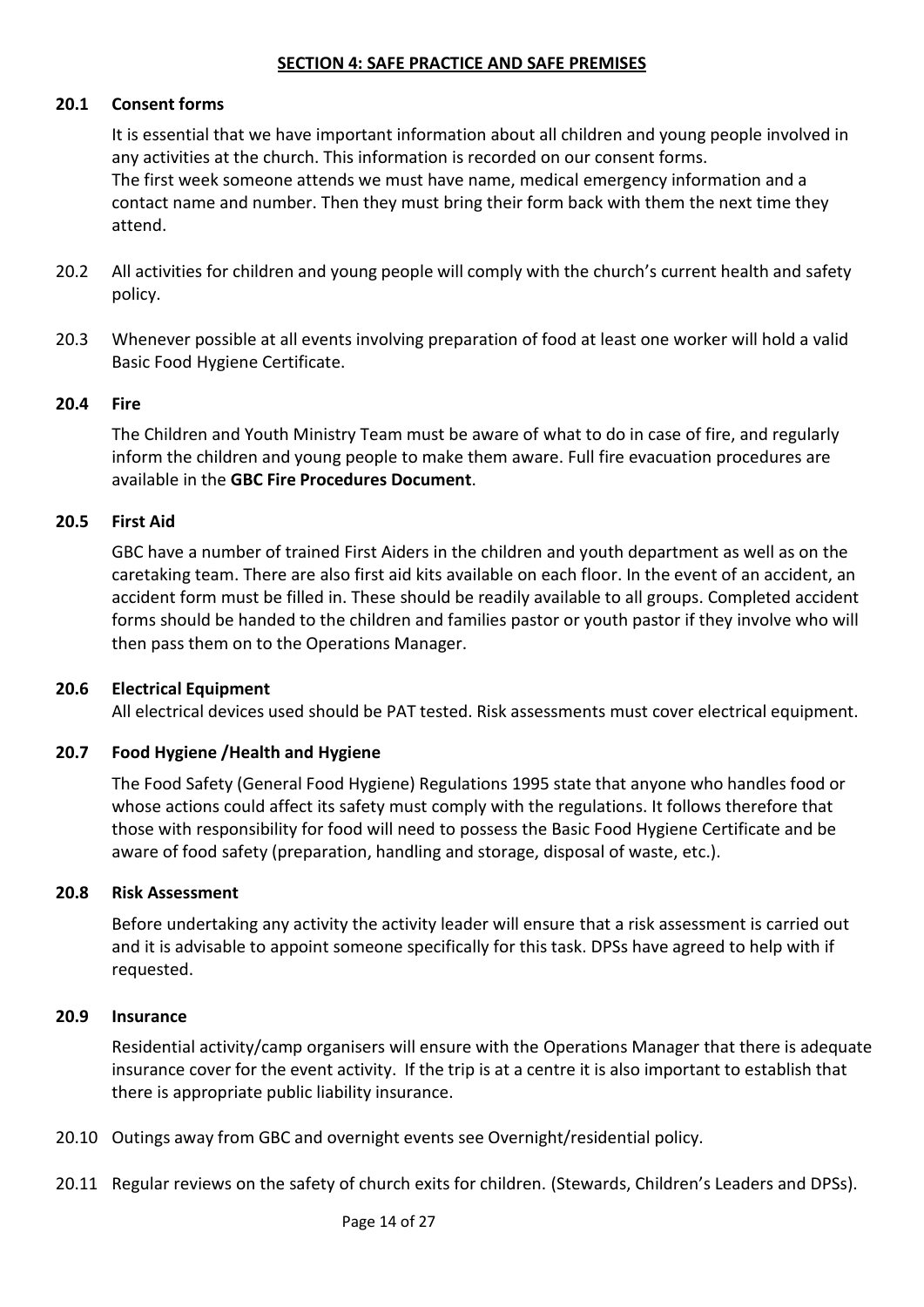# **SECTION 5: A SAFE COMMUNITY**

21.1 GBC is committed to ensuring that our church community is a safe place for all children and young people.

# **22.2 Bullying**

Bullying is another way in which children (or adults) abuse other children, and it can be verbal or physical. Bullying includes teasing, making unkind comments about a child, demanding money, "ganging up" on a child or physically assaulting a child. You might see evidence of torn clothes, bruising, burns, or scratches. A child might be afraid to attend school or other activities if they think the bully will be present.

- 22.3 The effect of bullying on the victim can be profound, both emotionally and physically.
- **22.4** For more details on the signs of bullying the forms that bullying can take and how to prevent bullying please see our **Policy for the Prevention of Bullying.**

#### 23.1 **Working with Offenders**

It is recognised that there may be a rare occurrence when someone attending the church is known to have abused children. The offender will be supervised and pastoral care offered but GBC in its commitment to the protection of children, will set boundaries for that person which they shall be expected to keep. For the procedure to be followed in cases such as these please refer to **the Policy and Procedures for Dealing with People who have been Convicted of Child Abuse.**

## **IMPORTANT CONTACT NUMBERS / EMAILS**

24.1 The **Multi-agency Request for Support Pathway (formerly MASH)** responds to initial enquiries about children, young people and adults.

#### **24.2 Children's referrals-**

- **Call 01483 505050 and ask to be put through to the Single Point of Access Team (SPAT)**
- **Call 0300 470 9100 and ask to be put through to Godalming Children's Centre or Duty Manager**

**If those fail …….** 

- **Out of hours number: 01483 517898**
- **Surrey Police: 101 (or 999 in an emergency)**
- **[csmash@surreycc.gov.uk](mailto:csmash@surreycc.gov.uk) (children)**
- **[ascmash@surreycc.gov.uk](mailto:ascmash@surreycc.gov.uk) (adults at risk)**
- **24.3 South-West Area Children's Services Referral, Intervention and Assessment Service** 0300 123 1640 [swrais@surreycc.gov.uk -](mailto:swrais@surreycc.gov.uk) Monday to Friday from 9am to 5pm
- 24.4 **NSPCC** 0800 800 5000
- 24.5 **Local Police** 101/ 01483 571212
- 25.6 **Central Guildford Safer Neighbourhood Team** 01483 630073; [wsguildfordsntl@surrey.pnn.police.uk](mailto:wsguildfordsntl@surrey.pnn.police.uk)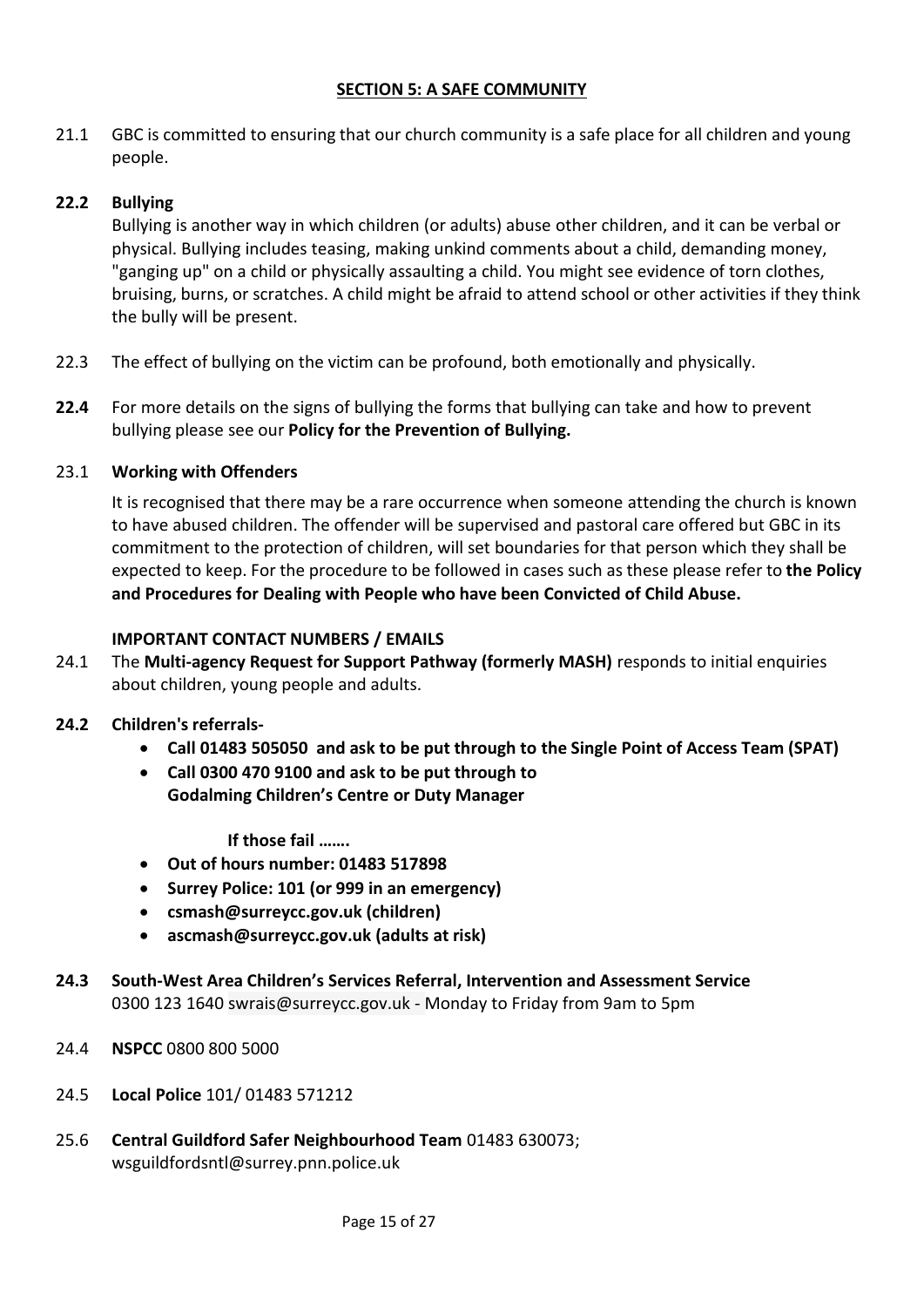# **APPENDIX A - Responsibilities for implementing procedures**

| <b>Elders of Guildford</b>      | . Ultimately responsible for ensuring that the policies set out in the Guildford                                                                             |  |
|---------------------------------|--------------------------------------------------------------------------------------------------------------------------------------------------------------|--|
| <b>Baptist Church</b>           | Baptist Church Child Protection Policy (GBC CPP from this point forward)<br>are followed.                                                                    |  |
|                                 | • Agree any revisions that are made to the GBC CPP by the Designated Person                                                                                  |  |
|                                 | for Safeguarding, the Youth Pastor and Children's and Families Pastor                                                                                        |  |
|                                 | before the members of Guildford Baptist Church are informed at a church                                                                                      |  |
|                                 | meeting of the revisions.                                                                                                                                    |  |
|                                 | . Ensure that anyone who is considering election to the post of Pastor, Elder,                                                                               |  |
|                                 | or other appropriate post is aware of the implications of Part II of the                                                                                     |  |
|                                 | Criminal Justice and Court Services Act 2000 and has a satisfactory DBS<br>check.                                                                            |  |
|                                 | . Support those working with the children and young people.                                                                                                  |  |
|                                 | • Ensure that the Children's and Families Pastor and the Youth Pastor have                                                                                   |  |
|                                 | sufficient time to carry out their responsibilities outlined in the GBC CPP.                                                                                 |  |
|                                 | • Make appropriate budget provision, including the training of workers and                                                                                   |  |
|                                 | leaders.                                                                                                                                                     |  |
| <b>Guildford Baptist Church</b> | . Find ways of communicating the policy to the whole church.                                                                                                 |  |
| <b>Members</b>                  | . Appointment of Children's and Families Pastor and Youth Pastor<br>. Initial adoption of the Child Protection Policy followed by annual re-                 |  |
|                                 | affirmation.                                                                                                                                                 |  |
|                                 | . To be aware that, if they have any concerns about child abuse, they should                                                                                 |  |
|                                 | speak with the Youth Pastor, Children and Families Pastor or the Designated                                                                                  |  |
|                                 | Person for Safeguarding.                                                                                                                                     |  |
| Designated Person for           | To make themselves known to adults and children within the church                                                                                            |  |
|                                 |                                                                                                                                                              |  |
| Safeguarding                    | so they can be identified if needed. [see 18.6]                                                                                                              |  |
|                                 | Provide guidance about the GBC CPP as and when is necessary.<br>$\bullet$                                                                                    |  |
|                                 | Agree to make the ultimate decision regarding any incidents or                                                                                               |  |
|                                 | disclosures that may occur.                                                                                                                                  |  |
|                                 | Review Child Protection Policy annually.<br>Treat any concerns from leaders, children or other adults seriously.                                             |  |
| <b>Youth Pastor</b>             | . Review Child Protection Policy annually.                                                                                                                   |  |
| Children's & Families'          | • Ensure that DBS checks are completed satisfactorily                                                                                                        |  |
| Pastor                          | . Treat any concerns from leaders, children or other adults seriously.                                                                                       |  |
| (with the help of youth         | • Appoint children's/ youth workers, and children's/ youth group co-                                                                                         |  |
| workers and children            | ordinators, leaders and helpers.                                                                                                                             |  |
| and families workers)           | • Mentor and Supervise group co-ordinators, leaders and helpers.                                                                                             |  |
|                                 | . Organise the training of children's/youth team (voluntary and salaried                                                                                     |  |
|                                 | team members).                                                                                                                                               |  |
|                                 | . Ensure the children's/youth team are aware of what to do in case of fire.<br>. Ensure that first aid equipment is available in the building where children |  |
|                                 | and young people usually meet.                                                                                                                               |  |
|                                 | • Speak up for the children and youth in the life of the church.                                                                                             |  |
| Children and Young              | • Acting as an additional point of contact for children.                                                                                                     |  |
| People Advocates                | . Dealings with allegation of child abuse. These may come from the children<br>or from concerned adults.                                                     |  |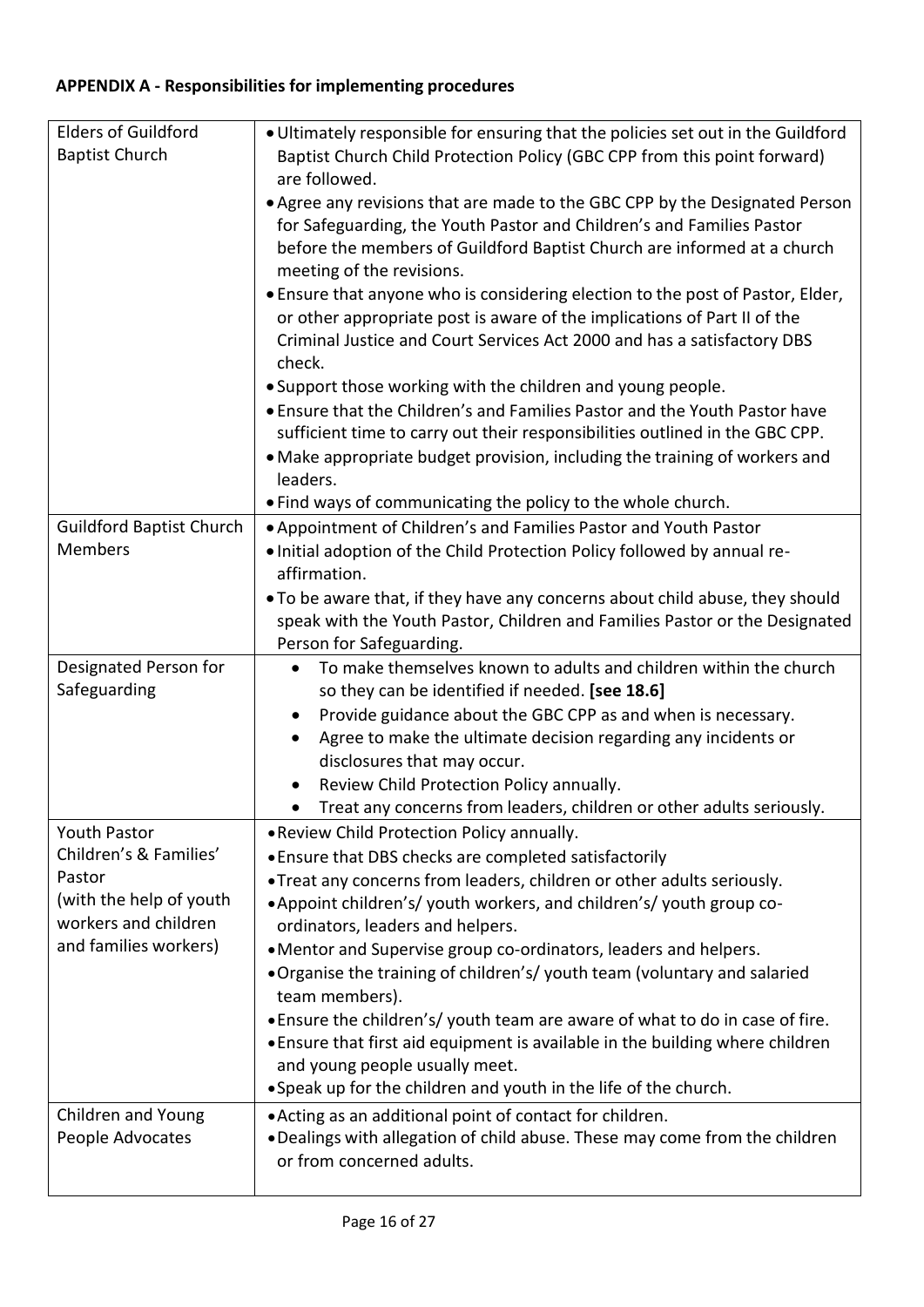| Children/ Youth Group<br>Co-ordinators<br>Pray before you<br>$\bullet$<br>meet<br>Where possible<br>$\bullet$<br>brief before and<br>after you meet | . Ensure that the correct adult, child ratios are maintained at any activity<br>involving their group (see Section 3 for specific ratios)<br>. Ensure that the leaders, helpers and children in their group know what to<br>do in case of fire.<br>• Ensure that first aid equipment is available if the children are not meeting in<br>their usual location.<br>• Ensure that any room is fit for purpose before the session.<br>. Register the children and young people attending their activity or group.<br>. Make the Children's and Families Pastor/ Youth Pastor aware of any new<br>children, and hand out a child contact form to the new parents. |
|-----------------------------------------------------------------------------------------------------------------------------------------------------|--------------------------------------------------------------------------------------------------------------------------------------------------------------------------------------------------------------------------------------------------------------------------------------------------------------------------------------------------------------------------------------------------------------------------------------------------------------------------------------------------------------------------------------------------------------------------------------------------------------------------------------------------------------|
| All children's/ youth<br><b>Ministry Team</b>                                                                                                       | . Be familiar with GBC CPP and follow these procedures and guidelines<br>• Ensure as far as is reasonably possible, that the children and young people<br>in their care are kept safe.<br>. Inform their group co-ordinator, Youth Pastor or the Children's and Families<br>Pastor if they have any concerns for the safety of the children in their care.<br>. If there is not time to inform one of these people then they need to take                                                                                                                                                                                                                    |
|                                                                                                                                                     | any necessary steps to ensure that the children and young people in their<br>care are kept safe (see APPENDIX B).                                                                                                                                                                                                                                                                                                                                                                                                                                                                                                                                            |
| Parents                                                                                                                                             | . Ensure that they are satisfied with the provision for their children and<br>young people's well-being while they are in the care of the Guildford<br>Baptist Church Children's/ Youth Ministry Team. They are legally<br>responsible for their children and young people's welfare.<br>. Ensure that they are familiar with and content with the contents of the GBC<br>CPP.                                                                                                                                                                                                                                                                               |
| <b>Risk Assessments</b>                                                                                                                             | • Ensure that these are in place for each room used for children and youth<br>work.<br>. Regularly check and adjust the assessments as needed<br>• 'Visual' risk assessments should carried out each time a room is used in<br>conjunction with the formal risk assessment written<br>. Report any new risks to the appointed risk assessor as soon as possible.<br>(Operations Manager, Duncan Stonehouse).                                                                                                                                                                                                                                                 |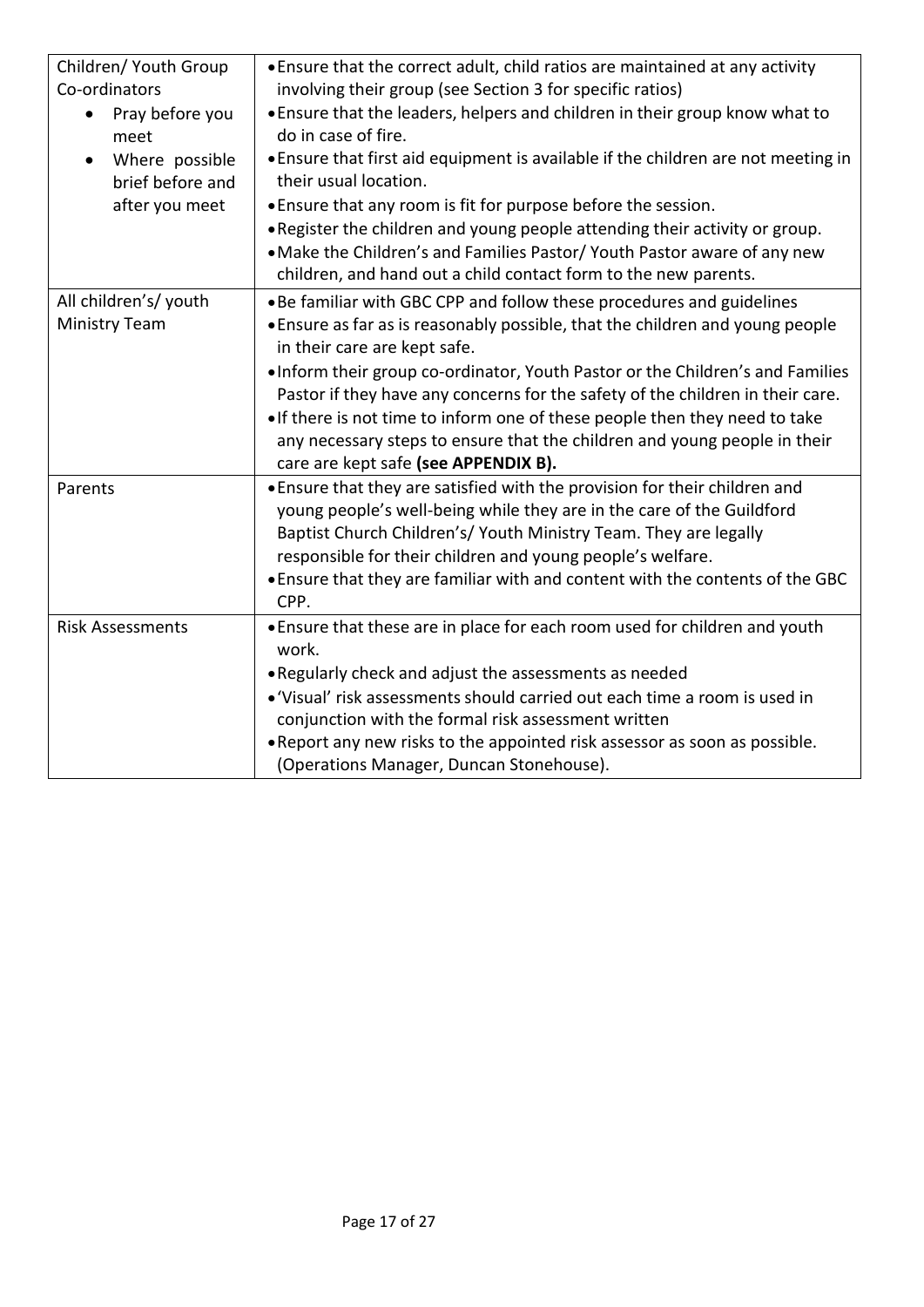# **APPENDIX (B) Definitions of abuse**

## **DEFINITIONS OF ABUSE**

In order to define what we mean by abuse, we have detailed below, not only a meaning for various types of abuse, but also an example of such abuse, which we hope will make the definitions more clearly understood.

## **Physical Abuse**

Definition: actual or likely physical injury to a child or young person, or failure to prevent physical injury (or suffering) to a child or young person. This includes hitting, shaking, squeezing, burning, biting, administering poisonous substances, suffocating/drowning, and excessive force (e.g., in feeding or changing a baby). It also includes Munchausen's Syndrome by Proxy (Meadows Disease) where a parent (almost always a mother) or a carer invents symptoms of a physical disorder in the child or young person and then seeks medical help while persisting with the abuse in order to gain attention for self.

## **Sexual Abuse**

Definition: actual or likely involvement of dependant, developmentally immature children or young people in sexual activity they do not fully comprehend, or to which they are unable to give informed consent, or which violate the social taboos of family roles.

## **Neglect**

Definition: persistent or severe neglect of a child or young person, or the failure to protect a child or young person from exposure to any kind of danger, including cold or starvation, or extreme failure to carry out important aspects of care, resulting in the significant impairment of the child or young person's health or development, including non-organic failure to thrive.

#### **Emotional Abuse**

Definition: actual or likely undermining of a child or young person's confidence or selfworth; by ignoring them, giving them degrading punishments or constantly threatening or humiliating them.

#### **Spiritual Abuse**

Definition: Spiritual abuse is linked with other forms of abuse and could be defined as an abuse of power often in the name of God or religion, which involves manipulating or coercing someone into thinking saying or doing things without respecting their right to choose for themselves. Some indicators of spiritual abuse might be a leader who is intimidating and imposes his or her will on other people perhaps threatening dire consequences or the wrath of God if disobeyed.

#### **Extremism**

Definition: The counter – extremism bill defines extremism as 'vocal or active opposition to fundamental British values'. A simpler definition of extremism is belief in and support for ideas that promote hatred, abusive or violent acts.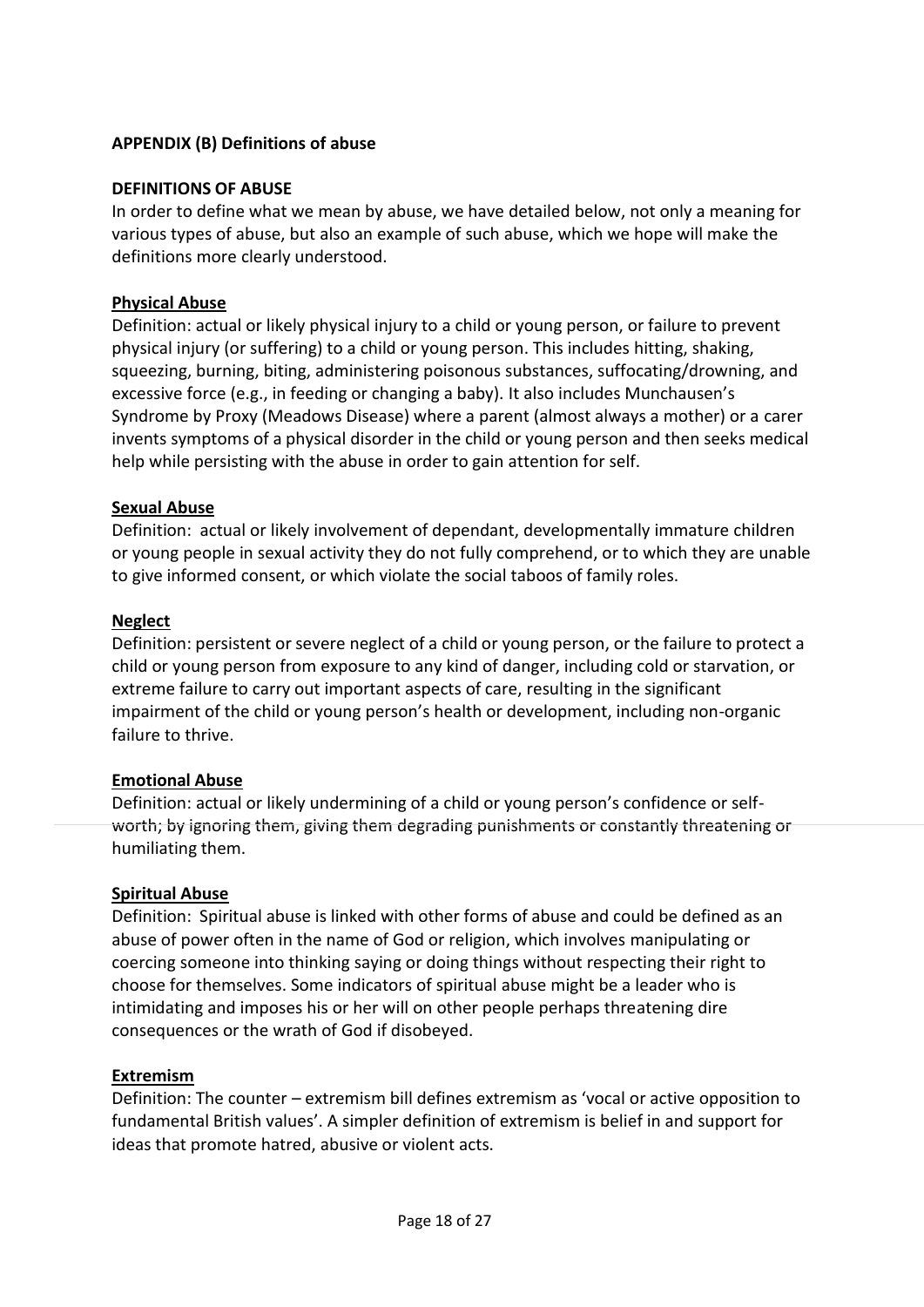## **APPENDIX C How To React When a Child Wants To Talk About Abuse**

*It is not easy to give precise guidance; however, the following may be of help:*

General Points

- DON'T PANIC, listen to the child/young person and allow them to talk and feel safe.
- Let them know you will need to tell someone else don't promise confidentiality
- Listen to the child/young person
- Keep calm
- Look at the child or young person directly
- Be honest
- Even when a child or young person has broken a rule, they are not to blame for the abuse
- Be aware that the child or young person may have been threatened
- Never push for information

## Helpful things to say or show

- I accept what you are saying to me
- I am glad you have told me
- It's not your fault
- Tell me, explain to me, describe to me can be good prompts
- Repeat back what you think you have understood
- I will help you

#### Avoid saying

- Why didn't you tell anyone before?
- I can't believe it
- Are you sure this is true?
- Why? How? When? Who? Where?
- Never make any promises
- Never make statements such as, *"I am shocked. Don't tell anyone else."*

### **Concluding**

- Never make any promises about 'fixing' the situation
- Again, reassure the child or young person that they were right to tell you, and that you accept what they have said to you.
- Let the child or young person know what you are going to do next, and that you will let them know what happens
- Immediately refer to someone appropriate, in accordance with the GBC Child Protection Policy.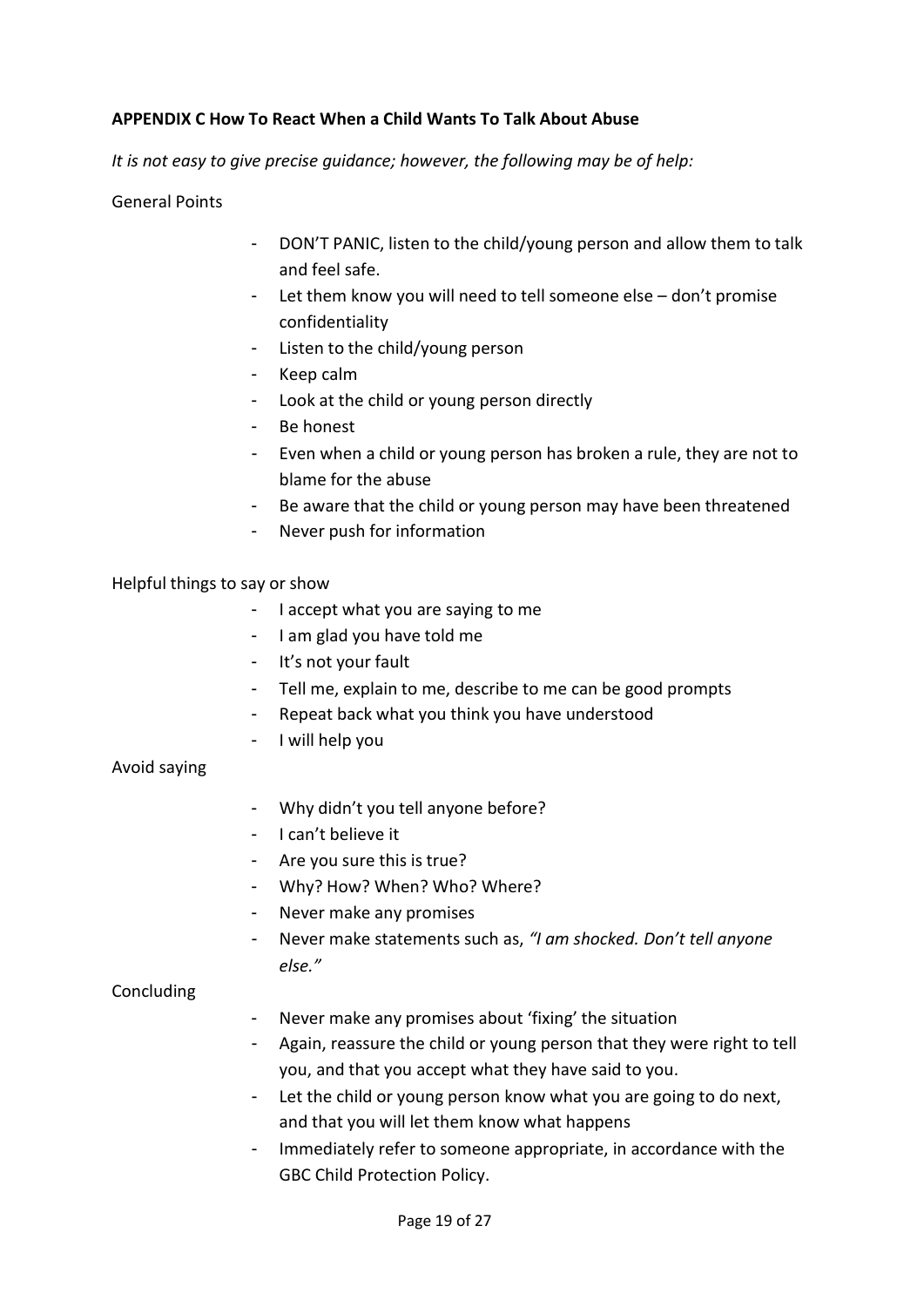Action after disclosure

- Make notes as soon as possible, preferably within one hour of the interview, writing down exactly what the child or young person said, when he/she said it, and what was happening immediately beforehand (e.g. description of activity)
- Record dates and times of these events, and when you made the record
- Keep all hand-written notes, even if subsequently typed up
- Pass on information to the relevant person as appendix (A1) of GBC CPP.
- If you deem the child to be in immediate danger then call the police.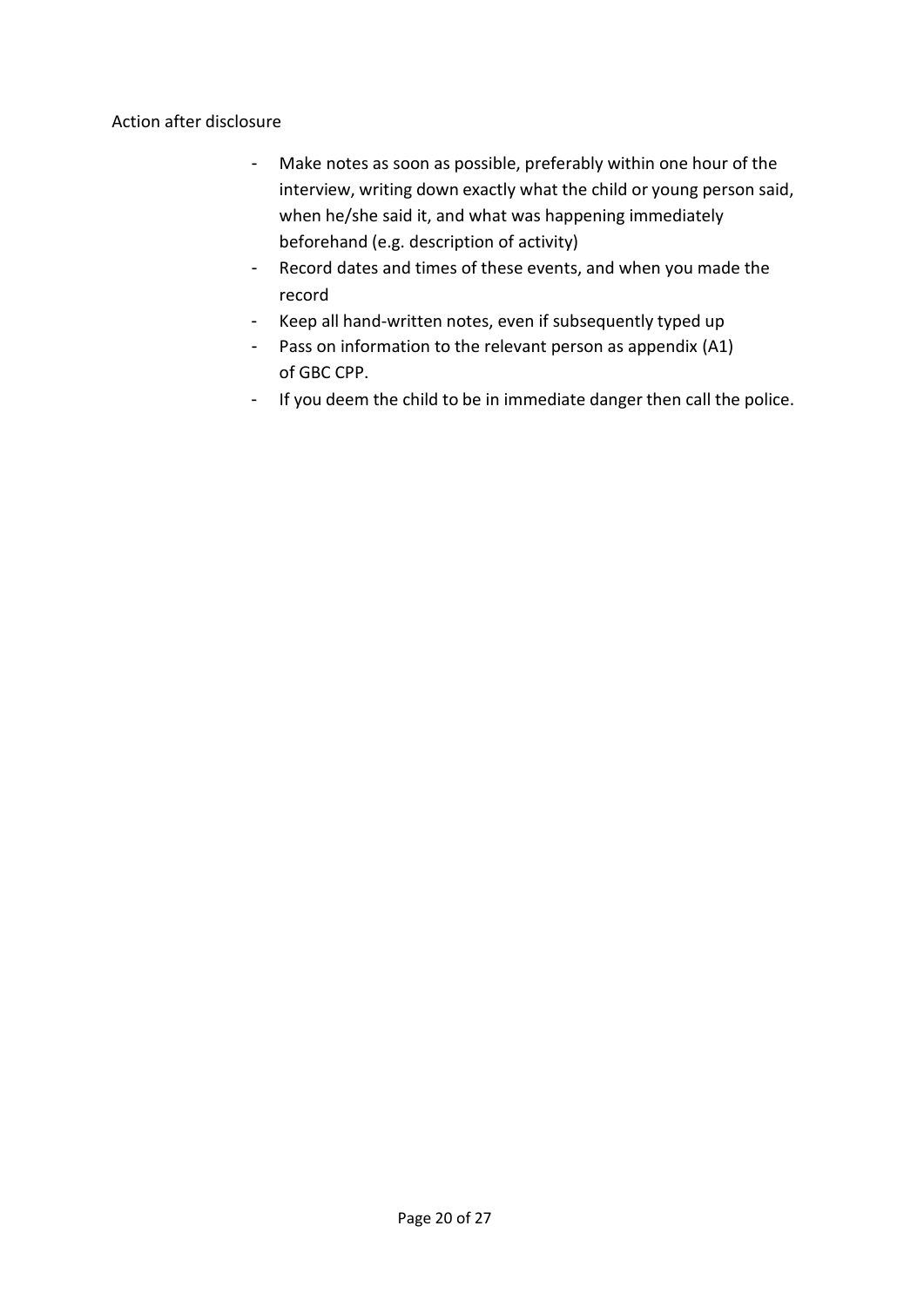# **APPENDIX D Recognising and Responding to Abuse**

Recognising child abuse is not easy and it is not your responsibility to decide whether or not child abuse has taken place or if a child is at risk of significant harm. You do however have a duty to act if you have a concern about a child's welfare or safety.

# **Physical signs of Abuse**

- Bruising in children who are not independently mobile
- Bruising in babies
- Bruises that are seen away from bony prominences
- Bruises to the face, back, stomach, arms, buttocks, ears and hands
- Multiple bruises in clusters
- Multiple bruises of uniform shape
- Bruises that carry the imprint of an implement used, hand marks or fingertips
- Cigarette burns
- Adult bite marks
- Broken bones
- Scalds

# **Changes in behaviour which may indicate abuse**

- Fear of parents being approached for an explanation
- Aggressive behaviour or severe temper outbursts
- Flinching when approached or touched
- Reluctance to get changed for example wearing long sleeves in hot weather
- Depression / low mood and / or anxiety
- Withdrawn behaviour
- Running away from home

# **Physical signs of emotional abuse**

- A failure to thrive or grow particularly if the child puts on weight in other circumstances, for example, on breaks away from home or their parents care
- Sudden speech disorders
- Development delay either in terms of physical or emotional progress

# **Changes in behaviour which may indicate emotional abuse**

- Neurotic behaviour, for example, sulking, hair twisting or rocking
- Fear of making mistakes
- Self harm
- Fear of parent being approached regarding their behaviour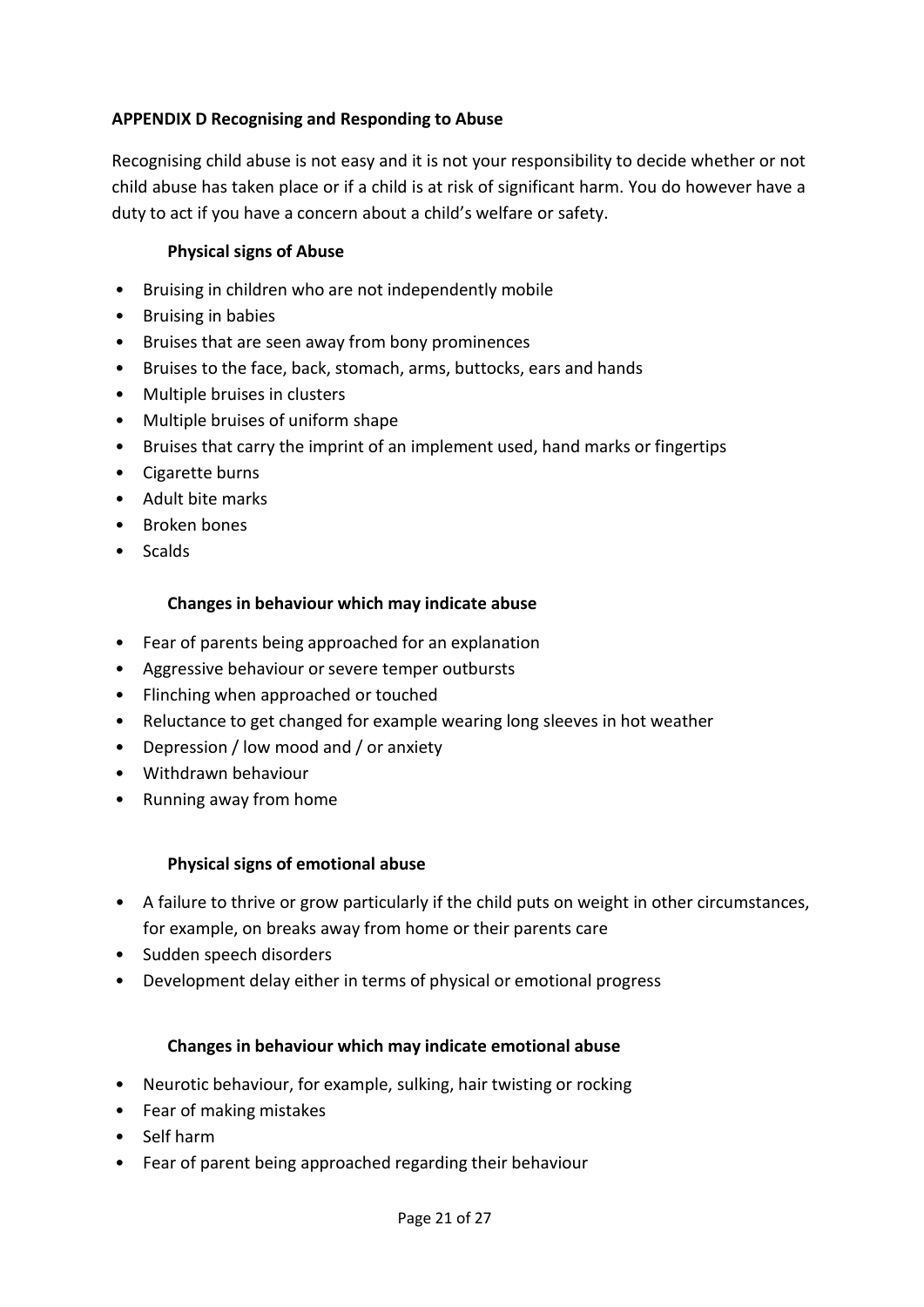## **Physical signs of Sexual Abuse**

- Pain or itching in the genital/anal areas
- Bruising or bleeding near the genital/anal areas
- Sexually transmitted disease
- Vaginal discharge or infection
- Stomach pains
- Discomfort when walking or sitting down
- Pregnancy

#### **Changes in behaviour which may indicate Sexual Abuse**

- Sudden or unexplained changes in behaviour for example becoming aggressive or withdrawn
- Fear of being left with a specific person or group of people
- Having nightmares
- Running away from home
- Sexual knowledge which is beyond their age or development level
- Sexual drawings or language
- Bedwetting
- Eating problems such as over eating or anorexia
- Self harm or mutilation sometimes leading to suicide attempts
- Saying they have secrets they can not tell anyone about
- Substance or drug abuse
- Suddenly having unexplained sources of money
- Not allowed to have friends (particularly in adolescence)
- Acting in a sexually explicit way towards adults

#### **Physical signs of Neglect**

- Constant hunger, sometimes stealing food from other children
- Constantly dirty or smelly
- Loss of weight or being constantly under weight
- Inappropriate dress for the conditions

#### **Changes in behaviour which may indicate Neglect**

- Complaining of being tired all of the time
- Not requesting medical assistance and/or failing to attend appointments
- Having few friends
- Mentioning their being left alone or unsupervised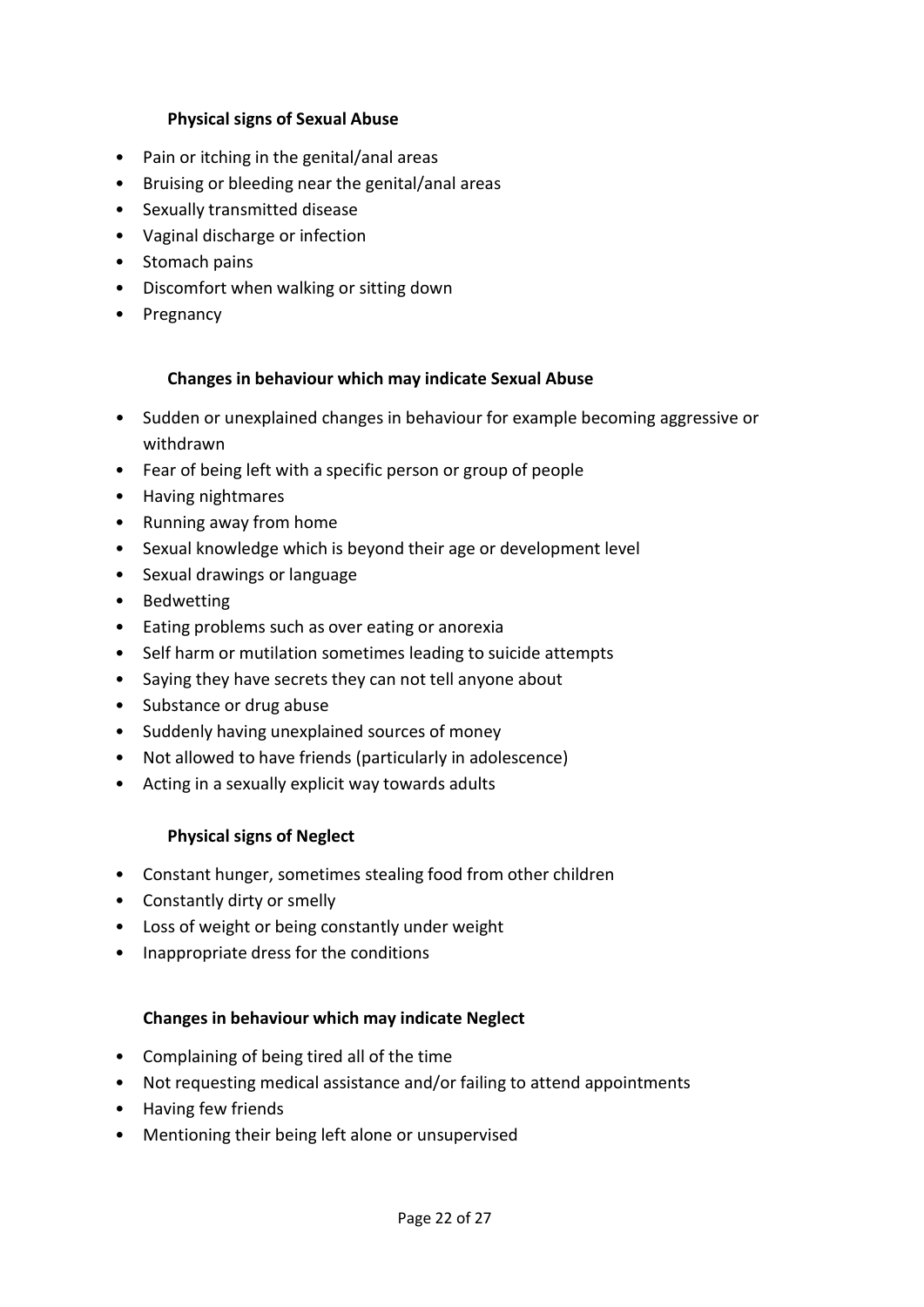**APPENDIX E – Acknowledgement Form**

r

**Once you have read and understood this Policy, please can you sign the box below, and return to the Children's and Families Pastor, or the Youth Pastor.**

| understood the Guildford Baptist Church Child Protection Policy.                                                                                                                    |  |  |
|-------------------------------------------------------------------------------------------------------------------------------------------------------------------------------------|--|--|
| I have received a copy of this policy for myself, and I understand that it is a document that I<br>should refer to in the event of a Child Protection inquiry, incident or concern. |  |  |
| I will do my best to attend Child Protection Training the next occasion that it is offered by<br>Guildford Baptist Church.                                                          |  |  |
|                                                                                                                                                                                     |  |  |
| Signed                                                                                                                                                                              |  |  |
|                                                                                                                                                                                     |  |  |
| Date                                                                                                                                                                                |  |  |
|                                                                                                                                                                                     |  |  |
| <b>Print Name</b>                                                                                                                                                                   |  |  |
|                                                                                                                                                                                     |  |  |
| Group Volunteering on                                                                                                                                                               |  |  |
|                                                                                                                                                                                     |  |  |
| Signed by Children's and Families Pastor or Youth Pastor _______                                                                                                                    |  |  |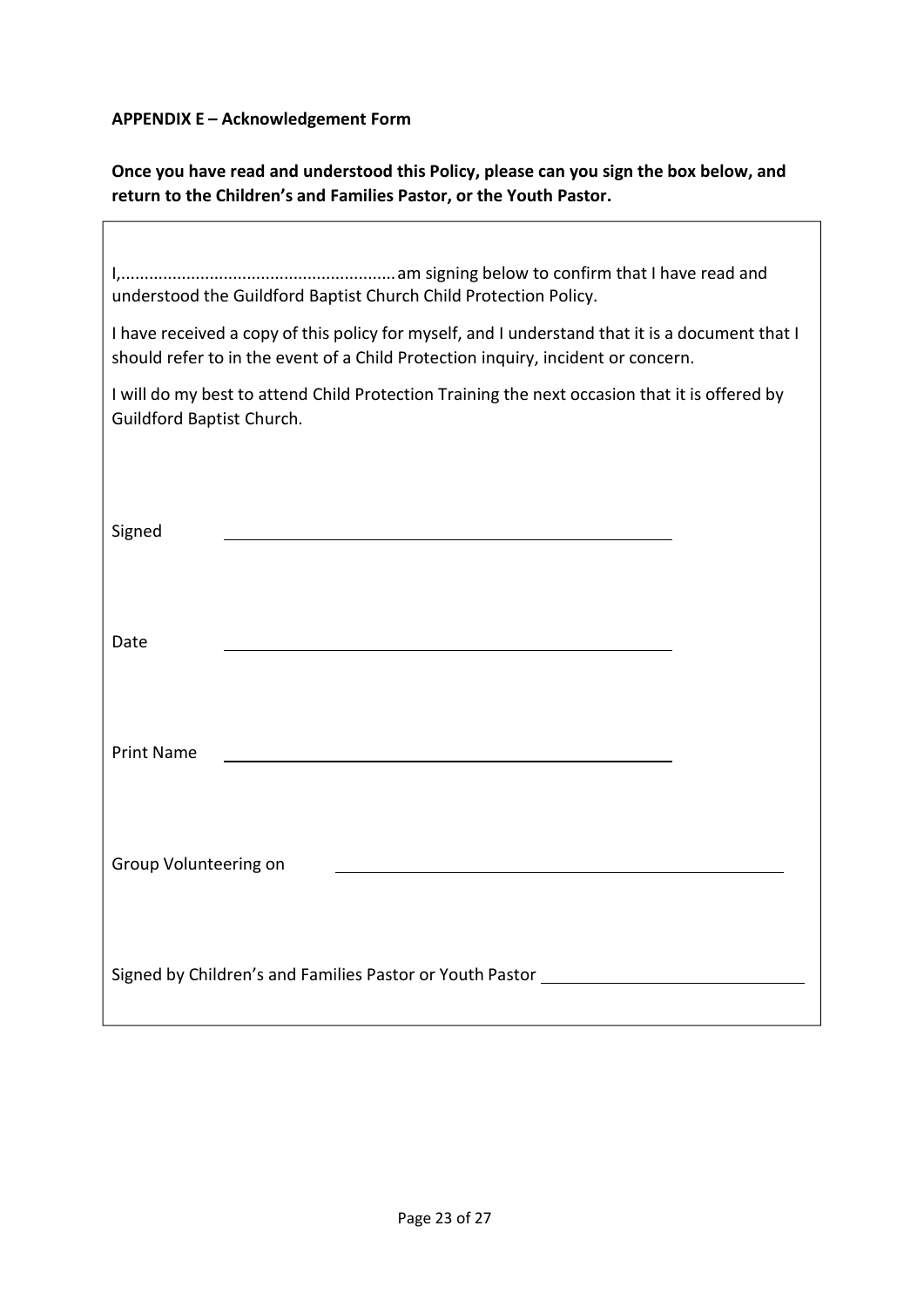# **APPENDIX F – Safeguarding Incident / Concern Form**

**This form is designed by Guildford Baptist Church to record a child protection concerns, incidents, disclosures, and discussions/referrals to Children Services. All child protection cases should be recorded using this form, which will be held on file by the Designated Person for Safeguarding, or a Deputy.**

*This form is primarily for the use of the Guildford Baptist Church staff team. However, occasionally volunteers may be asked to complete this form by either the Designated Person for Safeguarding, the Childrens and Families Pastor or the Youth Pastor.*

*The form can be sent either before or after a conversation with the Designated Person for Safeguarding. If a conversation occurs first, the Designated Person for Safeguarding will usually ask for a form to be completed.*

*If completing by hand please write clearly - print if necessary. Please return form to [safeguarding@guildfordbaptist.org](mailto:safeguarding@guildfordbaptist.org)*

#### **Date Form Completed**

**Details of child(ren) and/or adult(s) in this incident / concern**

Please include (where known) Names, Dates of Birth/Age, Address, Contact Details, Gender

| <b>Details of Person Completing Form</b> |  |                       |  |
|------------------------------------------|--|-----------------------|--|
| Your Name:                               |  | Contact<br>Number(s): |  |
| Your Job Title:                          |  | Email:                |  |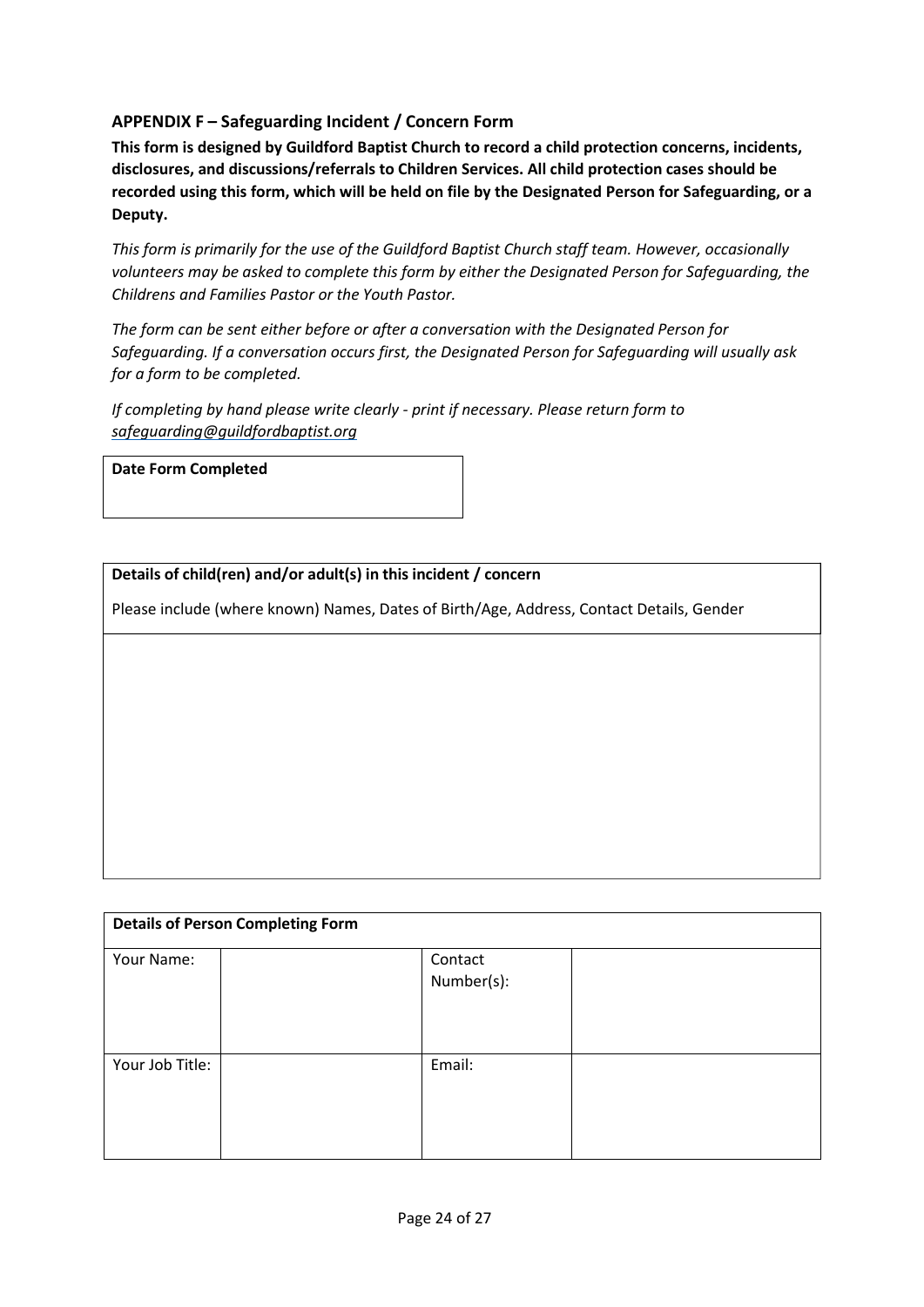|                                   | Summary of concerns, allegations or suspicions                                                                                                                              |
|-----------------------------------|-----------------------------------------------------------------------------------------------------------------------------------------------------------------------------|
|                                   |                                                                                                                                                                             |
|                                   |                                                                                                                                                                             |
|                                   |                                                                                                                                                                             |
| Further comments on actions taken |                                                                                                                                                                             |
|                                   | If a designated person for safeguarding has recommended further action (eg. Contacting Children's<br>Services, then please list the details of these further actions below: |
|                                   |                                                                                                                                                                             |
|                                   |                                                                                                                                                                             |
|                                   |                                                                                                                                                                             |
|                                   |                                                                                                                                                                             |
| completed form                    | This section is to be completed by the Designated Person for Safeguarding after receiving the                                                                               |
| Alert Received By:                |                                                                                                                                                                             |
| Date:                             |                                                                                                                                                                             |
|                                   |                                                                                                                                                                             |
|                                   |                                                                                                                                                                             |
|                                   | Additional Advice/Action/Notes for future reference                                                                                                                         |
|                                   |                                                                                                                                                                             |
|                                   |                                                                                                                                                                             |
|                                   |                                                                                                                                                                             |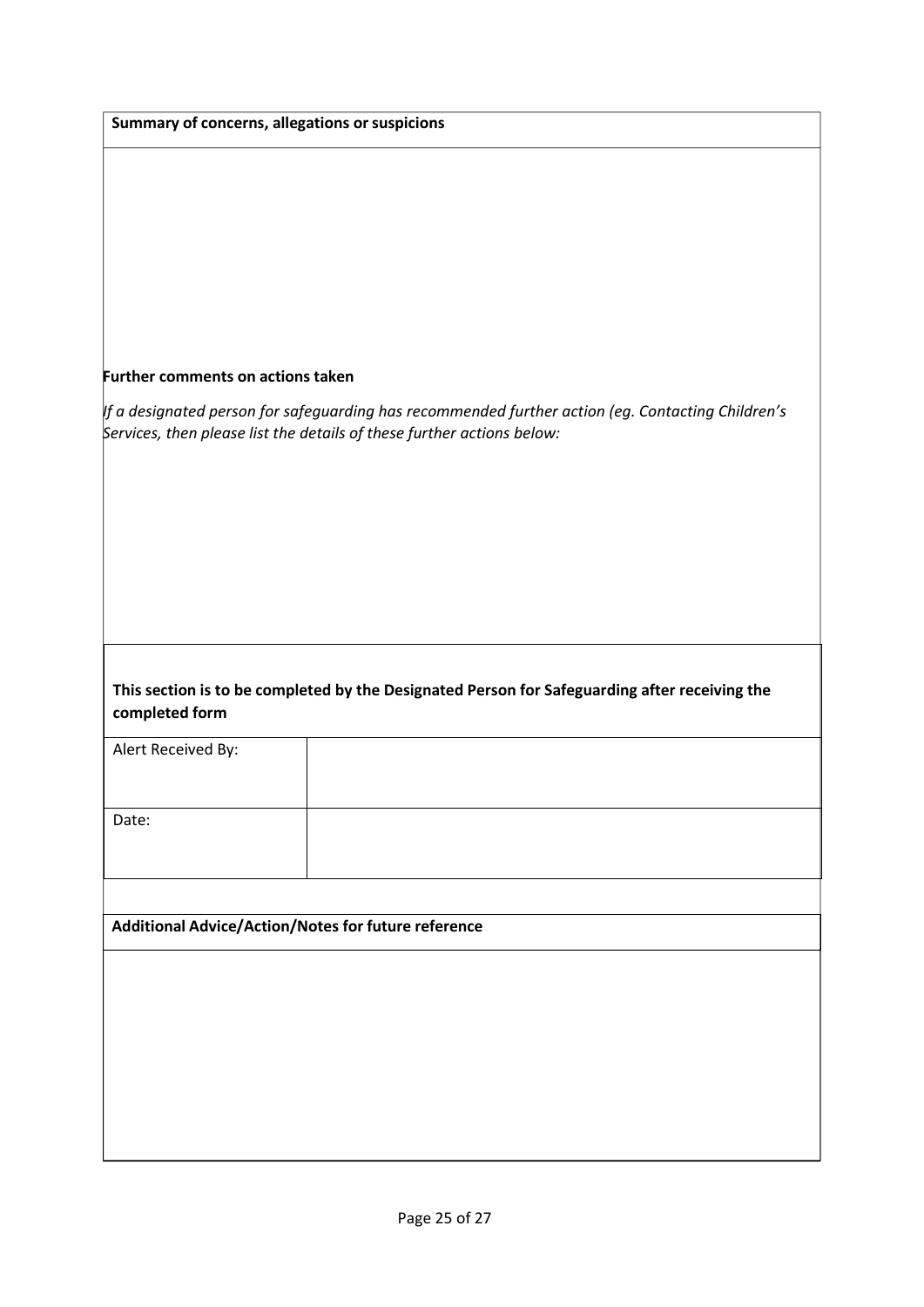### **APPENDIX G – Application Form for Voluntary Work with Children and Young People**

**We ask all prospective leaders for the children and youth ministries to complete this form. The information supplied here will be confidential, and will be held in our records, unless requested by an appropriate authority.**

| 1. PERSONAL DETAILS |
|---------------------|
|                     |
|                     |
|                     |
|                     |
|                     |
|                     |
|                     |

**Please give details of any previous experience you have in working with children and/or young people. Please include details of any relevant qualifications or appropriate training you have received in this area.**

**……………………………………………………………………………………………………………………………………… ……………………………………………………………………………………………………………………………………… ……………………………………………………………………………………………………………………………………… …………………………………………………………………………………………………………………………………….. ……………………………………………………………………………………………………………………………………..**

**2. REFERENCES**

**Please give the names, addresses, and telephone numbers, as well as their relationship to you, of two people who would be prepared and able to give you a personal reference.**